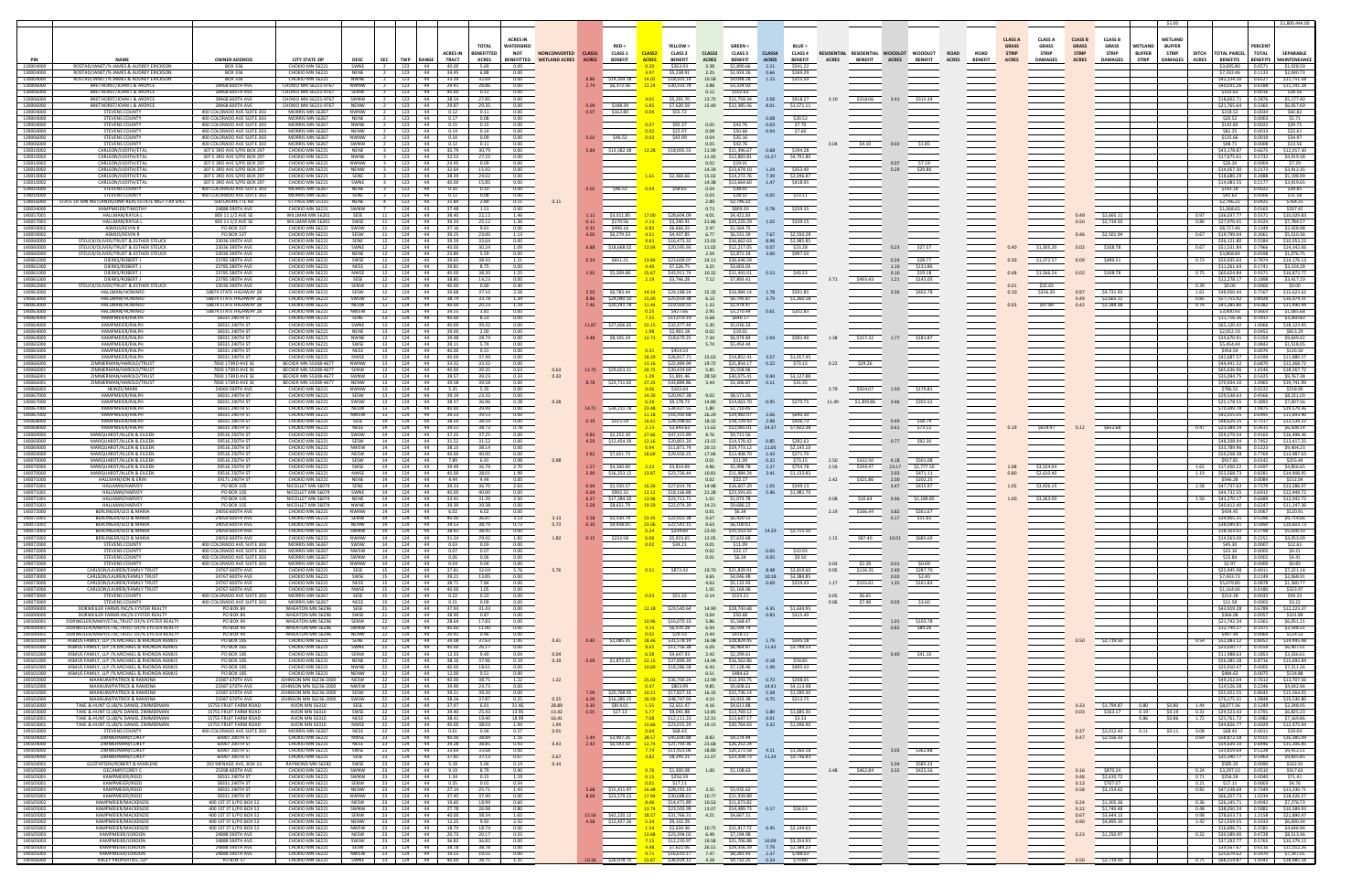| PIN                                 | <b>NAME</b>                                                                                  | <b>OWNER ADDRES</b>                                                                    | <b>CITY STATE ZIP</b>                                 |                                           |                                                   | ACRES IN                                   | <b>ACRES IN</b><br><b>WATERSHED</b><br><b>TOTAL</b><br><b>BENEFITTED</b><br><b>NOT</b> | <b>NONCONVERTED</b><br>BENEFITTED WETLAND ACRES | CLASS1       | $RED =$<br><b>CLASS 1</b><br><b>BENEFIT</b> | <b>CLASS</b>                  | YELLOW =<br><b>CLASS 2</b><br><b>BENEFIT</b>                                                | CLASS3<br><b>ACRES</b> | $GREFN=$<br><b>CLASS 3</b><br><b>BENEFIT</b> | CLASS4                       | <b>BLUE =</b><br><b>CLASS 4</b><br><b>BENEFIT</b> | <b>ACRES</b> | RESIDENTIAL RESIDENTIAL WOODLOT<br><b>BENEFIT</b> | <b>WOODLOT</b>       | <b>ROAD</b><br><b>ROAD</b>                                     | <b>CLASS A</b><br><b>GRASS</b><br><b>STRIP</b> | <b>CLASS A</b><br><b>GRASS</b><br><b>STRIP</b> | <b>CLASS B</b><br><b>GRASS</b><br><b>STRIP</b> | <b>CLASS B</b><br><b>GRASS</b><br><b>STRIP</b> | <b>WETLAND</b><br><b>BUFFER</b> | WETLAND<br><b>BUFFER</b><br><b>STRIP</b><br><b>DITCH</b> | <b>TOTAL PARCEL</b><br><b>BENEFITS</b>  | <b>PERCENT</b><br><b>TOTAL</b>                                  | SEPARABLE                                                  |
|-------------------------------------|----------------------------------------------------------------------------------------------|----------------------------------------------------------------------------------------|-------------------------------------------------------|-------------------------------------------|---------------------------------------------------|--------------------------------------------|----------------------------------------------------------------------------------------|-------------------------------------------------|--------------|---------------------------------------------|-------------------------------|---------------------------------------------------------------------------------------------|------------------------|----------------------------------------------|------------------------------|---------------------------------------------------|--------------|---------------------------------------------------|----------------------|----------------------------------------------------------------|------------------------------------------------|------------------------------------------------|------------------------------------------------|------------------------------------------------|---------------------------------|----------------------------------------------------------|-----------------------------------------|-----------------------------------------------------------------|------------------------------------------------------------|
| 140106000<br>140106000              | KALEY PROPERTIES, LLP<br>KALEY PROPERTIES, LLP                                               | PO BOX 57<br>PO BOX 57                                                                 | CHOKIO MN 56221<br>CHOKIO MN 56221                    | <b>DESC</b><br>SENE<br><b>NENE</b>        | <b>SEC</b><br>TWP RANGE<br>124<br>23<br>124<br>23 | <b>TRACT</b><br>44<br>39.26<br>38.26<br>44 | <b>ACRES</b><br>39.26<br>0.00<br>38.26<br>0.00                                         |                                                 | <b>ACRES</b> | 1.20 \$3,256.05<br>0.50 \$1,356.69          | <b>ACRES</b><br>6.85<br>11.08 | S11.717.78<br>\$18,953.73                                                                   | 22.83<br>25.55         | \$25,309.91<br>\$27,696.62                   | <b>ACRES</b><br>8.38<br>1.13 | \$2,786.35<br>\$337.73                            |              | <b>ACRES</b>                                      | <b>BENEFIT</b>       | <b>ACRES</b><br><b>BENEFIT</b>                                 | <b>ACRES</b>                                   | <b>DAMAGES</b>                                 | <b>ACRES</b>                                   | <b>DAMAGES</b>                                 | <b>STRIP</b>                    | <b>ACRES</b><br><b>DAMAGES</b>                           | \$48.344.76                             | \$43,070.09 0.6658<br>0.7473                                    | BENEFITS MAINTENEANCE<br>\$11.987.03<br>\$13,455.05        |
| 14010600<br>149105000               | KALEY PROPERTIES, LLP<br>STEVENS COUNTY                                                      | PO BOX 57<br>400 COLORADO AVE SUITE 303                                                | CHOKIO MN 5622<br>MORRIS MN 56267                     | SWNW                                      | 124<br>124<br>23                                  | 44<br>39.32<br>44  <br>0.12                | 37.61<br>1.71<br>0.12<br>0.00                                                          |                                                 |              | 11.18 \$28,664.87                           | 20.97                         | \$34,332.24                                                                                 | 5.46<br>0.03           | \$6.030.92<br>\$33.26                        |                              |                                                   |              | \$6.65<br>0.04                                    | \$4.80               |                                                                |                                                |                                                |                                                | \$3,698.52                                     |                                 | 1.03                                                     | \$44.70                                 | 1.0670<br>0.0007                                                | \$19,211.50<br>\$12.44                                     |
| 149105000<br>149105000              | <b>STEVENS COUNTY</b><br><b>STEVENS COUNTY</b>                                               | 400 COLORADO AVE SUITE 303<br>400 COLORADO AVE SUITE 303                               | MORRIS MN 56267<br>MORRIS MN 56267                    | <b>NWNW</b><br>SWSW                       |                                                   | 124 44<br>0.12<br>124 44<br>0.13           | 0.12<br>0.00<br>0.13<br>0.00                                                           |                                                 |              |                                             | 0.05                          | \$51.32<br>\$85.53                                                                          | 0.09<br>0.07           | \$99.78<br>\$77.60                           | 0.01                         | \$3.33                                            |              |                                                   |                      |                                                                |                                                |                                                |                                                |                                                |                                 |                                                          | \$151.10<br>\$166.46                    | 0.0023<br>0.0026                                                | \$42.05<br>\$46.33                                         |
| 149105000<br>140117000              | STEVENS COUNTY<br>JOHNSON/RICHARD/TRUST & YVONNE JOHNSON TRUST                               | 400 COLORADO AVE SUITE 303<br>12367 145TH AVE                                          | MORRIS MN 56267<br>MENAHGA MN 56434-3617              | NWSW<br>SWSF                              | 124<br>- 23<br>124                                | 44<br>0.12<br>39.82<br>44                  | 0.12<br>0.00<br>39.82<br>0.00                                                          |                                                 |              |                                             |                               | \$307.91                                                                                    | 0.09<br>23.32          | \$99.78<br>\$22,159.83                       | 0.03<br>16.29                | \$9.98<br>\$4,642.65                              |              |                                                   |                      |                                                                |                                                |                                                |                                                |                                                |                                 |                                                          | \$109.75<br>27,110.39                   | 0.0017<br>0.4191                                                | \$30.55<br>\$7,545.21                                      |
| 140117000<br>140117001              | JOHNSON/RICHARD/TRUST & YVONNE JOHNSON TRUST<br>JOHNSON/RICHARD/TRUST & YVONNE JOHNSON TRUST | 12367 145TH AVE<br>12367 145TH AVE                                                     | MENAHGA MN 56434-3617<br>MENAHGA MN 56434-3617        | <b>NWSE</b><br>SESE                       | 124<br>124<br>26                                  | 44<br>40.00<br>44<br>40.00                 | 39.98<br>0.00<br>20.54<br>0.48                                                         | 0.48                                            |              | 9.41 \$21.885.31                            | 23.76<br>0.61                 | \$34,838.10<br>\$894.41                                                                     | 6.81<br>18.30          | \$6,471.20<br>\$17,389.58                    | 1.63                         | \$464.55                                          |              |                                                   |                      |                                                                |                                                |                                                |                                                |                                                |                                 |                                                          | \$63,194.61<br>\$18,748.54              | 0.9769<br>0.2898                                                | \$17,587.97<br>\$5,217.99                                  |
| 140117001<br>140118000              | JOHNSON/RICHARD/TRUST & YVONNE JOHNSON TRUST<br><b>BRUER/RITA SPOHNHOLTZ/FTAL</b>            | 12367 145TH AVE<br>20836 467TH AVE                                                     | MENAHGA MN 56434-3617<br>MORRIS MN 56267              | NESE<br>SESW                              | 26<br>124<br>26<br>124                            | 44<br>40.00<br>44  <br>39.47               | 23.99<br>1.70<br>0.00<br>39.46                                                         | 1.70                                            |              | 0.69 \$1.604.77                             | 12.33<br>6.15                 | \$18,078.86<br>\$9.017.44                                                                   | 10.28<br>29.00         | \$9,768.57<br>\$27,557.25                    | 1.38<br>3.62                 | \$393.30<br>\$1,034.08                            |              |                                                   |                      |                                                                |                                                |                                                |                                                |                                                |                                 |                                                          | \$28,240.73<br>\$39,213.53              | 0.4365<br>0.6062                                                | \$7,859.80<br>\$10.913.69                                  |
| 140118000<br>140118000              | <b>BRUER/RITA SPOHNHOLTZ/FTAL</b><br>BRUER/RITA SPOHNHOLTZ/ETAL                              | 20836 467TH AVF<br>20836 467TH AVE                                                     | MORRIS MN 56267<br>MORRIS MN 56267                    | SWSW<br><b>NESW</b>                       | 124<br>26<br>124<br>- 26                          | 44<br>36.61<br>44<br>40.00                 | 36.61<br>0.00<br>40.00<br>0.00                                                         |                                                 |              | 15.64 \$36.374.73                           | 8.99<br>21.81                 | \$14,892.2<br>\$31,978.91                                                                   | 25.60<br>2.53          | \$26,811.30<br>\$2,419.97                    | 2.02<br>0.02                 | \$654.08<br>\$6.65                                |              |                                                   |                      |                                                                |                                                |                                                |                                                |                                                |                                 |                                                          | \$42,357.59<br>\$70,780.26              | 0.6548<br>1.0941                                                | \$11.788.73<br>\$19,699.17                                 |
| 140118000                           | BRUER/RITA SPOHNHOLTZ/ETAL                                                                   | 20836 467TH AVE<br>20836 467TH AVE                                                     | MORRIS MN 56267<br>MORRIS MN 56267                    | NWSW                                      | 124<br>26<br>124                                  | 44<br>37.54<br>44<br>37.52                 | 36.97<br>0.56<br>37.48                                                                 | 0.56<br>0.03                                    |              |                                             |                               | \$14,928.87<br>\$32,895.32                                                                  | 21.67<br>17.96         | \$23,011.89<br>\$19.910.91                   | 5.58<br>0.29                 | \$1,851.55<br>\$96.43                             |              |                                                   |                      |                                                                |                                                |                                                |                                                |                                                |                                 |                                                          | \$39,792.31<br>\$52,902.65              | 0.6151<br>0.8178                                                | \$11,074,77<br>\$14,723.57                                 |
| 140118000<br>140118000<br>140118000 | BRUER/RITA SPOHNHOLTZ/ETAL<br>BRUER/RITA SPOHNHOLTZ/ETAL<br>BRUER/RITA SPOHNHOLTZ/ETAL       | 20836 467TH AVE<br>20836 467TH AVF                                                     | MORRIS MN 56267<br>MORRIS MN 56267                    | WNW<br>SENW<br>SWNE                       | 26<br>124                                         | 44  <br>40.00<br>44                        | 0.03<br>39.72<br>0.28                                                                  | 0.28<br>0.62                                    |              | 2.92 \$6,791.19 14.43<br>2.41 \$5,605.06    | 14.39                         | \$22,223.49                                                                                 | 21.33<br>18.27         | \$22.568.51<br>\$17,361.07                   | 1.04<br>4.28                 | \$345.80<br>\$1,219.80                            |              |                                                   |                      |                                                                |                                                |                                                |                                                |                                                |                                 |                                                          | \$51,928.99<br>\$45,285,27              | 0.8027<br>0.7000                                                | \$14,452.59<br>\$12,603.55                                 |
| 140118000<br>140118000              | BRUER/RITA SPOHNHOLTZ/ETA<br>BRUER/RITA SPOHNHOLTZ/ETAL                                      | 20836 467TH AVE<br>20836 467TH AVE                                                     | MORRIS MN 56267<br>MORRIS MN 56267                    | SENE                                      | 124<br>- 26<br>124<br>26                          | 40.00<br>44  <br>40.00                     | 39.35<br>0.62<br>38.48<br>0.09<br>32.37<br>3.79                                        | 0.09<br>3.79                                    | 9.61         |                                             | 22.13                         | \$21,099.34<br>\$37,856.13                                                                  | 22.83<br>0.42          | \$21.694.21<br>\$465.62                      | 15.65<br>0.21                | \$4,460.25                                        |              |                                                   |                      |                                                                |                                                |                                                |                                                |                                                |                                 |                                                          | \$26,154,46                             | 0.4043<br>0.9965                                                | \$7.279.16<br>\$17,942.13                                  |
| 140118000                           | BRUER/RITA SPOHNHOLTZ/ETAL<br><b>BRUER/RITA SPOHNHOLTZ/ETAL</b>                              | 20836 467TH AVE<br>20836 467TH AVE                                                     | MORRIS MN 56267<br>MORRIS MN 56267                    | <b>NWNW</b><br><b>NENW</b><br><b>NWNE</b> | 124<br>-26<br>124<br>124                          | 36.16<br>- 44<br>36.81<br>-44<br>-44       | 36.81<br>0.00<br>39.47                                                                 |                                                 |              | \$26.075.53<br>4.56 \$12,372.99             | 29.82<br>18.00                | \$46,709.84<br>\$26,392.50                                                                  | 2.21<br>3.52           | \$2,331.28<br>\$3,344.88                     |                              | \$69.83                                           |              | \$27.55                                           |                      |                                                                |                                                |                                                |                                                |                                                |                                 |                                                          | \$64,467.11<br>\$61,441.66<br>71.484.59 | 0.9498<br>1.1050                                                | \$17.100.10<br>\$19,895.20                                 |
| 140118000<br>140118000<br>140118001 | <b>BRUER/RITA SPOHNHOLTZ/FTAL</b><br>SPOHNHOLTZ/GERALD & RITA/FAMILY TRUST                   | 20836 467TH AVE<br>20836 467TH AVE                                                     | MORRIS MN 5626<br>MORRIS MN 56267                     | <b>NENE</b><br><b>NFNW</b>                | 124<br>124<br>- 26                                | 39.48<br>44<br>38.81<br>2.21<br>44         | 0.00<br>38.81<br>0.00<br>2.21<br>0.00                                                  |                                                 |              | 17.95 \$41,747.21                           | 1.45<br>1.74                  | \$2,126.06<br>\$2,881.18                                                                    | 37.36<br>0.47          | \$35,501.34<br>\$517.89                      |                              |                                                   |              |                                                   |                      |                                                                |                                                |                                                |                                                |                                                |                                 |                                                          | \$37,627.40<br>\$3,399.07               | 0.5816<br>0.0525                                                | \$10,472.25<br>\$946.01                                    |
| 149118000<br>149118000              | STEVENS COUNTY<br><b>STEVENS COUNTY</b>                                                      | 400 COLORADO AVE SUITE 303<br>400 COLORADO AVE SUITE 303                               | MORRIS MN 5626<br>MORRIS MN 56267                     | SWSW<br><b>NWSW</b>                       | 124<br>26<br>124<br>26                            | 0.14<br>44  <br>0.03<br>44                 | 0.14<br>0.00<br>0.03<br>0.00                                                           |                                                 |              |                                             | 0.14                          | \$239.49<br>\$34.21                                                                         | 0.01                   | \$11.09                                      |                              |                                                   |              |                                                   |                      |                                                                |                                                |                                                |                                                |                                                |                                 |                                                          | \$239.49<br>\$45.30                     | 0.0037<br>0.0007                                                | \$66.65<br>\$12.61                                         |
| 149118000<br>149118000              | <b>STEVENS COUNTY</b><br><b>STEVENS COUNTY</b>                                               | 400 COLORADO AVE SUITE 303<br>400 COLORADO AVE SUITE 303                               | MORRIS MN 56267<br>MORRIS MN 56267                    | SWNW<br>NWNW                              | 124<br>- 26<br>26<br>124                          | 44  <br>0.11<br>44  <br>0.49               | 0.11<br>0.00<br>0.49<br>0.00                                                           |                                                 |              | $0.17$ \$461.27                             | 0.22                          | \$188.17<br>\$376.34                                                                        | 0.05                   | \$55.43                                      | 0.05                         | \$16.63                                           |              |                                                   |                      |                                                                |                                                |                                                |                                                |                                                |                                 |                                                          | \$188.17<br>\$909.67                    | 0.0029<br>0.0141                                                | \$52.37<br>\$253.17                                        |
| 140119000<br>140119000              | WERNSING/OLYN R/REVOCABLE TRUST<br>WERNSING/OLYN R/REVOCABLE TRUST                           | 15579 CLEARWATER BAY RD<br>15579 CLEARWATER BAY RD                                     | VILLARD MN 56384<br>VILLARD MN 56384                  | SENE<br>SWNE                              | 27<br>27                                          | 124 44<br>39.32<br>124 44<br>40.00         | 37.85<br>1.47<br>39.99<br>0.00                                                         |                                                 |              |                                             | 10.26<br>4.86                 | \$17,551.01<br>\$8,313.66                                                                   | 22.80<br>28.91         | \$25,276.65 4.79<br>\$32,050.49 6.22         |                              | \$1,592.68<br>\$2,052.00                          |              |                                                   |                      |                                                                |                                                |                                                |                                                | \$2,719.50                                     |                                 | 0.97                                                     |                                         | \$44,420.34 0.6867<br>\$42,416.15 0.6557                        | \$12,362.82<br>\$11,805.03                                 |
| 140119000<br>140119000              | WERNSING/OLYN R/REVOCABLE TRUST<br>WERNSING/OLYN R/REVOCABLE TRUST                           | 15579 CLEARWATER BAY RD<br>15579 CLEARWATER BAY RD                                     | VILLARD MN 56384<br>VILLARD MN 56384                  | NENE<br>NWNE                              | 124<br>124                                        | 44<br>37.49<br>39.20<br>- 44               | 31.05<br>6.44<br>39.13<br>0.07                                                         | 5.42<br>0.07                                    |              | 10.47 \$28,409.04<br>0.71 \$1,926.50        | 20.58<br>26.33                | \$35.204.66<br>\$44,639.98                                                                  | 12.09                  | \$13,197.39                                  |                              |                                                   |              |                                                   |                      |                                                                |                                                |                                                |                                                | \$2,665.11                                     |                                 | 0.53                                                     | \$63,613.70<br>\$59.763.87              | 0.9833<br>0.9238                                                | \$17,704.61<br>\$16,633.15                                 |
| 140120000<br>140120000              | JOHNSON/STEVEN<br>JOHNSON/STEVEN                                                             | 30168 610TH AVE<br>30168 610TH AVE                                                     | CHOKIO MN 56221-3041<br>CHOKIO MN 56221-3041          | SESW<br>SWSW                              | 124<br>124                                        | 39.93<br>- 44<br>38.98<br>- 44             | 39.73<br>0.00<br>7.74<br>0.00                                                          |                                                 |              |                                             |                               | \$4,085.95                                                                                  | 15.90<br>3.35          | \$17,500.44 21.74 \$7,184.85<br>\$3,183.34   | 4.36                         | \$1,242.60                                        |              | \$3.42                                            |                      |                                                                |                                                |                                                |                                                |                                                |                                 |                                                          | \$28.771.24<br>\$4.429.36               | 0.4447<br>0.0685                                                | \$8,007.45<br>\$1,232.75                                   |
| 140120000<br>140120000              | JOHNSON/STEVEN<br>JOHNSON/STEVEN                                                             | 30168 610TH AVE<br>30168 610TH AVE                                                     | CHOKIO MN 56221-3041<br>CHOKIO MN 56221-3041          | <b>NWSW</b>                               | 124                                               | 40.00<br>-44<br>36.19                      | 39.94<br>0.04<br>28.31<br>2.41                                                         | 0.04<br>2.41                                    |              |                                             |                               | \$26,265.43<br>\$15,058.39                                                                  | 14.51<br>15.04         | \$14,719.37<br>\$14,649.69                   | 8.32<br>2.41                 | \$2,798.23<br>\$775.20                            | 0.21         | 0.38<br>\$23.94                                   | \$39.05              |                                                                |                                                |                                                |                                                |                                                |                                 |                                                          | \$43,783.03<br>\$30,546.26              | 0.6768<br>0.4722                                                | 12,185.45<br>\$8,501.47                                    |
| 140121000<br>140122000              | PEDERSON/DOUGLAS H<br><b>RIVERVIEW IIP</b>                                                   | 26746 610TH AVE<br>26406 470TH AVE                                                     | CHOKIO MN 56221<br>MORRIS MN 5626                     | NWSW                                      | 124<br>124                                        | -44<br>3.99<br>44                          | 0.00<br>1.41<br>19.92<br>7.34                                                          | 6.55                                            |              | 3.96 \$11.485.33                            | 14.73                         | \$25.737.58                                                                                 | 0.29                   | \$356.34                                     |                              |                                                   | 0.21         | 1.20<br>\$23.94<br>0.94                           | \$123.30<br>\$125.01 |                                                                |                                                |                                                |                                                | \$652.68                                       |                                 | 0.67                                                     | \$147.24<br>\$37.704.26                 | 0.0023<br>0.5828                                                | \$40.98<br>\$10,493.64                                     |
| 140122000<br>140122000              | RIVERVIEW,LLP<br>RIVERVIEW,LLP                                                               | 26406 470TH AVE<br>26406 470TH AVE                                                     | MORRIS MN 56267<br>MORRIS MN 56267                    |                                           | 124<br>27<br>124                                  | 44<br>40.00<br>44<br>39.23                 | 35.21<br>4.78<br>37.73<br>1.50                                                         | 4.78                                            | 6.41         | 3.17 \$9,399.91<br>\$19,877.41              | 11.67<br>15.35                | \$20,735.22<br>\$29,613.36                                                                  | 18.99<br>8.54          | \$22,269.11 1.38<br>\$9,728.98 7.43          |                              | \$511.10<br>\$2,471.90                            |              |                                                   |                      |                                                                |                                                |                                                |                                                | \$1,196.58                                     |                                 | 1.28                                                     | \$61.691.65                             | \$52,915.33 0.8180<br>0.9536                                    | \$14,727.10<br>\$17,169.68                                 |
| 140122000<br>140123000              | RIVERVIEW,LLP<br>ANDERSON/DAVID J & CAROL E                                                  | 26406 470TH AVE<br>PO BOX 192                                                          | MORRIS MN 56267<br>CHOKIO MN 56221                    | SESE                                      | 124<br>27<br>27                                   | 44<br>40.00<br>124 44<br>10.84             | 39.97<br>0.00<br>10.33<br>0.50                                                         |                                                 |              | 4.83 \$14,977.83<br>0.07 \$189.94           | 14.05<br>2.73                 | \$27,467.75<br>\$4,713.99                                                                   | 16.08<br>2.20          | \$20,577.66<br>\$2,540.34                    | 5.01                         | \$1,765.58                                        |              | \$319.96 2.99                                     | \$378.98             |                                                                |                                                | \$32.63                                        | 0.07                                           | \$380.73                                       |                                 |                                                          | \$64,788.82<br>$0.42$ $$8.143.20$       | 1.0015<br>0.1259                                                | \$18,031.67<br>\$2,266,37                                  |
| 140124000<br>140124000              | <b>RIVERVIEW IIP</b><br>RIVERVIEW.LLP                                                        | 26406 470TH AVF<br>26406 470TH AVE                                                     | MORRIS MN 56267<br>MORRIS MN 56267                    | SFNW<br><b>SWNW</b>                       | 27<br>124<br>27                                   | 40.00<br>124 44<br>39.39<br>44             | 39.61<br>0.39<br>39.32<br>0.00                                                         | 0.39                                            |              |                                             | 12.91<br>24.63                | \$25,239.05<br>\$48,151.65                                                                  | 13.22<br>14.47         | \$16,749,74 13.48 \$5,122.40<br>\$18,333.49  | 0.22                         | \$83.60                                           |              |                                                   |                      |                                                                |                                                |                                                |                                                |                                                |                                 |                                                          |                                         | \$47.111.19   0.7282<br>\$66,568,74 1.0290                      | \$13,111.73<br>\$18,527.04                                 |
| 140124000<br>140124000              | RIVERVIEW,LLP<br>RIVERVIEW,LLP                                                               | 26406 470TH AVE<br>26406 470TH AVE                                                     | MORRIS MN 56267<br>MORRIS MN 56267                    | <b>NENW</b><br>NWNW                       | 124  <br>27<br>124                                | 38.94<br>44<br>37.96<br>-44                | 38.92<br>0.00<br>37.96<br>0.00                                                         |                                                 |              | 2.93 \$9.085.93                             | 20.86                         | \$40,781.30<br>\$22,071.95                                                                  | 12.98<br>19.74         | \$16,445.66<br>\$25,010.58                   | 2.15<br>6.93                 | \$817.00<br>\$2,633.40                            |              |                                                   |                      |                                                                |                                                |                                                |                                                |                                                |                                 |                                                          | \$67,129.89<br>\$49.715.93              | 1.0377<br>0.7685                                                | \$18,683.22<br>\$13,836.66                                 |
| 149123000<br>149123000              | <b>STEVENS COUNTY</b><br>STEVENS COUNTY                                                      | 400 COLORADO AVE SUITE 303<br>400 COLORADO AVE SUITE 303                               | MORRIS MN 56267<br>MORRIS MN 56267                    | SESE<br>NESE                              | 124<br>124<br>27                                  | 44<br>0.30<br>44<br>0.30                   | 0.00<br>0.29<br>0.02<br>0.28                                                           |                                                 |              |                                             |                               | \$34.21                                                                                     |                        |                                              |                              |                                                   |              |                                                   |                      |                                                                |                                                | \$65.26                                        |                                                | \$1,468.53<br>\$1,522.92                       |                                 |                                                          | \$0.00<br>\$34.21                       | 0.0000<br>0.0005                                                | \$0.00<br>\$9.52                                           |
| 140127000<br>140127000              | MOELLER/SCOTT & LEONARD<br>MOELLER/SCOTT & LEONARD                                           | 26463 610TH AVE<br>26463 610TH AVE                                                     | CHOKIO MN 5622<br>CHOKIO MN 5622                      | SENE<br>SWNF                              | - 28<br>124<br>28<br>124                          | 44<br>39.35<br>40.00<br>-44                | 27.10<br>0.00<br>4.08<br>0.00                                                          |                                                 |              |                                             | 0.39                          | \$19,002.60<br>\$762.45                                                                     | 9.49<br>2.44           | \$12,023.83<br>\$3.091.48                    | 5.17<br>1.25                 | \$1,964.60<br>\$475.00                            |              | 2.72                                              | \$372.64             |                                                                |                                                |                                                |                                                |                                                |                                 |                                                          | \$33.363.67<br>S4.328.93                | 0.5157<br>0.0669                                                | \$9,285.59<br>\$1,204.80                                   |
| 140127001<br>140127001              | TUBBS/TERRY D<br><b>TUBBS/TERRY D</b>                                                        | 24268 620TH AVE<br>24268 620TH AVE                                                     | CHOKIO MN 5622:<br>CHOKIO MN 5622:                    | <b>NENE</b><br><b>NWNF</b>                | 124<br>28<br>28<br>124                            | 37.86<br>44<br>38.93<br>44                 | 31.27<br>0.00<br>2.19<br>0.00                                                          |                                                 |              |                                             |                               | \$26,803.05                                                                                 | 13.18<br>2.19          | \$16,699.06<br>\$2,774.73                    | 4.38                         | \$1,650.15                                        |              |                                                   |                      |                                                                |                                                |                                                |                                                |                                                |                                 |                                                          | \$45,152,26<br>\$2,774.73               | 0.6980<br>0.0429                                                | \$12,566.53<br>\$772.25                                    |
| 140145000<br>140145000              | MAANUM/PATRICK & RAMON<br>MAANUM/PATRICK & RAMONA                                            | 23387 670TH AV<br>23387 670TH AVE                                                      | OHNSON MN 56236-20<br>JOHNSON MN 56236-2000           | SENE                                      | 124<br>124<br>33                                  | 44  <br>44<br>38.99                        | 14.66<br>12.38<br>0.00                                                                 |                                                 |              | 0.30 \$697.73                               |                               | \$10,923.56<br>\$1,114.35                                                                   | 4.84<br>5.59           | \$4,599.21<br>\$5,311.90                     | 2.07<br>6.03                 | \$1,718.55                                        |              |                                                   |                      |                                                                |                                                |                                                |                                                |                                                |                                 |                                                          | 16.810.45<br>S8.144.80                  | 0.2599<br>0.1259                                                | \$4,678.59<br>\$2,266.82                                   |
| 140145000<br>140146001              | MAANUM/PATRICK & RAMONA<br>PARKER/LANN                                                       | 23387 670TH AVE<br>6439 MCCAULEY TERRACI                                               | OHNSON MN 56236-2000<br><b>FDINA MN 55439</b>         | <b>NENE</b><br>SESE                       | 124<br>33<br>-33                                  | 44  <br>19.57<br>124 44<br>37.62           | 0.10<br>0.00<br>24.19<br>0.35                                                          |                                                 |              |                                             |                               |                                                                                             | 24.19                  | \$22,986.55                                  | 0.10                         | \$28.50                                           |              |                                                   |                      |                                                                |                                                |                                                |                                                |                                                |                                 |                                                          | \$28.50<br>\$22,986.55                  | 0.0004<br>0.3553                                                | \$7.93<br>\$6,397.49                                       |
| 140146001<br>140148000              | PARKER/J ANN<br>WAINWRIGHT FAMILY TRUST                                                      | 6439 MCCAULEY TERRACE<br>1250 LATTIMORE DRIVE                                          | EDINA MN 55439<br>CLERMONT FL 34711                   | NESE<br>SENW                              | 124<br>- 33<br>124<br>34                          | 18.93<br>44<br>40.00<br>- 44               | 13.29<br>0.00<br>39.54<br>0.46                                                         |                                                 |              | 0.18 \$418.64<br>12.50 \$29,071.88          | 20.71                         | \$7.111.31<br>\$30,366.04                                                                   | 8.18<br>6.33           | \$7,773.05<br>\$6,015.08                     | 0.08                         | \$22.80                                           |              |                                                   |                      |                                                                |                                                |                                                |                                                | \$1,033.41                                     |                                 | 0.27                                                     | \$15.325.79<br>\$65,453.00              | 0.2369<br>1.0118                                                | \$4,265.39<br>\$18,216.52                                  |
| 140148000<br>140148000              | WAINWRIGHT FAMILY TRUST<br>WAINWRIGHT FAMILY TRUST                                           | 1250 LATTIMORE DRIVE<br>1250 LATTIMORE DRIVE                                           | CLERMONT FL 34711<br>CLERMONT FL 34711                | SWNW<br><b>NENW</b>                       | 34<br>124<br>34<br>124                            | 44<br>39.28<br>-44<br>39.33                | 39.28<br>0.00<br>39.33<br>0.00                                                         |                                                 |              | 4.69 \$10,907.77                            | 26.25                         | \$38,489.06<br>\$15,249.00                                                                  | 8.34<br>22.14          | \$7,925.09<br>\$21,364.79                    | 6.79                         | \$1,941.80                                        |              |                                                   |                      |                                                                |                                                |                                                |                                                |                                                |                                 |                                                          | \$57.321.92<br>\$38,555.59              | 0.8861<br>0.5960                                                | \$15,953.52<br>\$10,730.58                                 |
| 140148000<br>140149000              | WAINWRIGHT FAMILY TRUST<br>MAANUM/PATRICK & RAMONA                                           | 1250 LATTIMORE DRIVE<br>23387 670TH AVE                                                | CLERMONT FL 34711<br><b>IOHNSON MN 56236-2000</b>     | <b>NWNW</b><br>SESW                       | 34<br>124<br>124<br>34                            | 44<br>38.36<br>44  <br>39.64               | 23.67<br>0.00<br>39.64<br>0.00                                                         |                                                 |              |                                             | 5.84<br>19.56                 | \$8,562.90<br>\$28.679.85                                                                   | 9.76<br>16.90          | \$9,274.44<br>\$16,151.08                    | 8.07<br>2.99                 | \$2,299.95<br>\$890.15                            |              | 0.19                                              | \$19.53              |                                                                |                                                |                                                |                                                |                                                |                                 |                                                          | \$20,137.29<br>\$45,740.61              | 0.3113<br>0.7071                                                | \$5,604.50<br>\$12.730.27                                  |
| 140149000<br>140149001              | MAANUM/PATRICK & RAMONA<br>MAANUM/PATRICK & RAMONA                                           | 23387 670TH AVF<br>23387 670TH AVE                                                     | IOHNSON MN 56236-2000<br>JOHNSON MN 56236-2000        | SWSW<br><b>NESW</b>                       | 34<br>124<br>124<br>34                            | 44<br>38.48<br>39.64<br>-44                | 38.48<br>0.00<br>39.17<br>0.46                                                         |                                                 |              | 12.61 \$29,327.71                           | 6.54<br>15.05                 | \$9,589.28<br>\$22,067.06                                                                   | 28.47<br>11.48         | \$27.053.62<br>\$10,908.87                   | 3.18<br>0.03                 | \$906.30<br>\$8.55                                |              | 0.29                                              | \$29.30              |                                                                |                                                |                                                |                                                | \$1,033.41                                     |                                 | 0.27                                                     | \$37,578.50<br>\$62,312.19              | 0.5809<br>0.9632                                                | \$10,458.64<br>\$17,342.38                                 |
| 140149001<br>140150000              | MAANUM/PATRICK & RAMONA<br>JOHNSON/RICHARD/TRUST & YVONNE JOHNSON TRUST                      | 23387 670TH AVE<br>12367 145TH AVE                                                     | IOHNSON MN 56236-2000<br>MENAHGA MN 56434-3617        | NWSW<br><b>NESE</b>                       | 124<br>124                                        | 44<br>38.39<br>44<br>37.97                 | 38.39<br>0.00<br>35.95<br>2.02                                                         |                                                 |              | 0.64 \$1.488.48<br>11.31 \$30,688.33        | 17.67<br>20.07                | \$25,908.64<br>\$34,312.69                                                                  | 13.81<br>4.57          | \$13,122.95<br>\$5.066.42                    | 6.27                         | \$1,786.95                                        |              |                                                   |                      |                                                                |                                                |                                                |                                                | \$2,447.55                                     | 0.03                            | \$0.03<br>0.72                                           | \$42,307.02<br>\$70,067.44              | 0.6540<br>1.0831                                                | \$11,774.66<br>\$19,500.78                                 |
| 140150000<br>140150001              | JOHNSON/RICHARD/TRUST & YVONNE JOHNSON TRUST<br>JOHNSON/RICHARD/TRUST & YVONNE JOHNSON TRUST | 12367 145TH AVE<br>12367 145TH AVF                                                     | MENAHGA MN 56434-3617<br>MFNAHGA MN 56434-3617        | <b>NWSE</b><br>SESE                       | 34<br>124<br>34<br>124                            | 44  <br>39.91<br>44  <br>37.19             | 38.64<br>1.27<br>37.19<br>0.00                                                         |                                                 |              | 4.20 \$11,372.92 18.41                      | 7.08                          | \$11,282.81<br>\$31.057.62                                                                  | 22.71<br>13.23         | \$23,163.93<br>\$14,662.36 0.51              | 8.85                         | \$2.746.45<br>\$169.58                            | 0.84         | \$103.74                                          |                      |                                                                |                                                |                                                | 0.51                                           | \$2,773.89                                     |                                 | $0.76$                                                   | \$37,193.19<br>\$57,366.21              | 0.5749<br>0.8868                                                | \$10,351.40<br>\$15.965.85                                 |
| 140150001<br>140150002              | JOHNSON/RICHARD/TRUST & YVONNE JOHNSON TRUST<br>ANDERSON/KEITH/& KYLE ANDERSON               | 12367 145TH AVE<br>28815 COUNTY ROAD 9                                                 | MENAHGA MN 56434-3617<br>ALBERTA MN 56207             | SWSE<br>SESE                              | 34<br>124<br>124<br>34                            | $-44$<br>39.85<br>$-44$<br>0.68            | 39.85<br>0.00<br>0.68<br>0.00                                                          |                                                 |              |                                             | 5.38                          | \$9,203.16                                                                                  |                        | 32.21 \$35,694.56 2.26 \$751.45              |                              |                                                   |              | \$79.99                                           |                      |                                                                |                                                |                                                |                                                |                                                |                                 |                                                          | \$45,649.17<br>\$79.99                  | 0.0012                                                          | 0.7056 \$12,704.82<br>\$22.26                              |
| 140151000<br>140151000              | RIVERVIEW,LLP<br>RIVERVIEW.LLP<br>RIVERVIEW.LLP                                              | 26406 470TH AVE<br>26406 470TH AVE<br>26406 470TH AVE                                  | MORRIS MN 56267<br>MORRIS MN 56267<br>MORRIS MN 56267 | SENE<br>SWNE                              | 124<br>34<br>124<br>34                            | 44<br>38.46<br>44<br>40.00<br>44           | 36.62<br>1.84<br>38.74                                                                 | 0.07                                            |              | \$81.40                                     | 24.47                         | 2.56 \$6,934.61 25.13 \$41,790.57 8.93<br>8.60 \$20,001.45 28.15 \$41,802.79<br>\$41,746.58 | 1.99                   | \$9,451.82<br>\$1,891.00                     |                              |                                                   |              |                                                   |                      |                                                                |                                                |                                                | 0.50                                           | \$4,895.10<br>\$2,719.50                       | 0.06                            | 0.81<br>\$0.06<br>0.33                                   |                                         | \$58,177.00 0.8993<br>0.76 \$63,695.24 0.9846 \$17,727.31       | \$16,191.50                                                |
| 140151000<br>140151000<br>149150002 | RIVERVIEW.LLP<br><b>STEVENS COUNTY</b>                                                       | 26406 470TH AVE<br>400 COLORADO AVE SUITE 303                                          | MORRIS MN 56267<br>MORRIS MN 56267                    | NENE<br>NWNE<br><b>SESE</b>               | 124                                               | 37.61<br>34 124 44 39.64<br>34 124 44 0.14 | 36.12<br>1.48<br>38.31<br>1.33<br>0.14<br>0.00                                         | 0.66<br>1.33                                    | 0.03         | $0.51$ \$1,383.82                           | 7.03                          | 511,693.34                                                                                  | 11.62                  | \$12,258.23<br>24.60 \$25,648.83<br>\$33.26  | 6.17<br>0.04                 | \$1,897.15<br>\$13.30                             | 0.07         | \$8.55                                            |                      |                                                                |                                                |                                                | 0.49                                           | \$2,665.11                                     |                                 |                                                          | \$54,086.21<br>\$55.11                  | 0.8361<br>0.0009                                                | \$15,052.97<br>\$40,623.15  0.6280  \$11,306.01<br>\$15.34 |
| 149150002<br>149150002              | STEVENS COUNTY<br>STEVENS COUNTY                                                             | 400 COLORADO AVE SUITE 303<br>400 COLORADO AVE SUITE 303                               | MORRIS MN 56267<br>MORRIS MN 56267                    | <b>NESE</b><br><b>SENE</b>                | 34 124<br>34   124   44                           | 44<br>0.23<br>0.42                         | 0.19<br>0.03<br>0.00<br>0.42                                                           | 0.03                                            |              | $0.10$ \$271.34                             | 0.09                          | \$153.96                                                                                    | 0.03                   |                                              |                              |                                                   |              |                                                   |                      |                                                                |                                                |                                                |                                                | \$54.39                                        |                                 | 0.41                                                     | \$425.29<br>\$0.00                      | 0.0066<br>0.0000                                                | \$118.37<br>\$0.00                                         |
| 149150002<br>140152000              | STEVENS COUNTY<br>ANDERSON/KEITH W & DEBRA R                                                 | 400 COLORADO AVE SUITE 303<br>27092 600TH AVE                                          | MORRIS MN 56267<br>CHOKIO MN 56221                    | <b>NENE</b><br><b>NENW</b>                | 34 124 44                                         | 0.49<br>35   124   44   8.27               | 0.00<br>0.49<br>8.27<br>0.00                                                           |                                                 |              |                                             |                               |                                                                                             |                        |                                              |                              |                                                   | 3.30         | \$342.11 4.97                                     | \$481.59             |                                                                |                                                |                                                |                                                |                                                |                                 | $0.49$                                                   | \$0.00<br>\$823.70                      | 0.0000<br>0.0127                                                | \$0.00<br>\$229.25                                         |
| 140152000<br>140152001              | ANDERSON/KEITH W & DEBRA R<br>FEHR PROPERTIES, LLP/% JOURNEY INVESTMENTS LLP                 | 27092 600TH AVE<br>26406 470TH AVE                                                     | CHOKIO MN 56221<br>MORRIS MN 56267                    | SENE                                      | NWNW 35 124 44<br>- 35 -                          | 6.91<br>124 44<br>39.81                    | 6.65<br>0.26<br>1.40<br>0.00                                                           | 0.26                                            |              |                                             |                               |                                                                                             | 0.64                   | \$547.34                                     |                              | 0.76 \$194.94                                     | 2.53         | \$306.01<br>4.12                                  | \$461.62             |                                                                |                                                |                                                |                                                |                                                |                                 |                                                          | \$767.64<br>\$742.28                    | 0.0119<br>0.0115                                                | \$213.64<br>\$206.59                                       |
| 140152001<br>140152002              | FEHR PROPERTIES. II P/% IOURNEY INVESTMENTS II P<br>WORMS/HARVEY B/%LAWRENCE D SCHRAM        | 26406 470TH AVE<br>7892 AUTUMN RIDGE AVE                                               | MORRIS MN 56267<br>CHANHASSEN MN 55317                | <b>NENE</b><br>SENW                       | - 35 -<br>- 35                                    | 38.75<br>124 44<br>124 44<br>40.00         | 3.58<br>0.00<br>39.99<br>0.01                                                          | 0.01                                            |              | 2.41 \$5,044.55                             | 25.56                         | \$33,729.74                                                                                 | 0.01<br>11.41          | \$8.55<br>\$9,758.17                         | 3.57<br>0.61                 | \$915.71<br>\$156.47                              |              |                                                   |                      |                                                                |                                                |                                                |                                                |                                                |                                 |                                                          | \$924.26<br>\$48.688.93                 | 0.0143<br>0.7526                                                | \$257.23<br>\$13,550.83                                    |
| 140152002<br>140152002              | WORMS/HARVEY B/%LAWRENCE D SCHRAM<br>WORMS/HARVEY B/%LAWRENCE D SCHRAM                       | 7892 AUTUMN RIDGE AVE<br>7892 AUTUMN RIDGE AVE                                         | CHANHASSEN MN 55317<br>HANHASSEN MN 55317             | SWNW<br><b>NENW</b>                       | 124<br>124                                        | 37.97<br>44<br>44<br>30.71                 | 26.20<br>11.77<br>30.57<br>0.13                                                        | 11.77<br>0.13                                   |              | 0.94 \$1,969.91                             | 14.52                         | \$21,659.45<br>\$14,357.52                                                                  | 7.26<br>18.00          | \$6,867.77<br>\$15,649.67                    | 3.48<br>0.04                 | \$923.78<br>\$11.12                               | 0.31         | \$31.81<br>1.34                                   | \$125.66             |                                                                |                                                |                                                |                                                |                                                |                                 |                                                          | \$31,420.91<br>\$30,175.77              | 0.4857<br>0.4665                                                | \$8,744.89<br>\$8,398.35                                   |
| 140152002<br>140152003              | WORMS/HARVEY B/%LAWRENCE D SCHRAM<br>FEHR PROPERTIES.II P/% IOURNEY INVESTMENTS II P         | 7892 AUTUMN RIDGE AVE<br>26406 470TH AVE                                               | CHANHASSEN MN 5531<br>MORRIS MN 56267                 | NWNW<br>SWNE                              | 124<br>124<br>35                                  | 44  <br>29.94<br>44<br>39.99               | 29.87<br>0.07<br>37.50<br>2.18                                                         | 0.07<br>2.18                                    |              |                                             | 3.05<br>2.14                  | \$5,217.42<br>\$2,824.00                                                                    | 12.10<br>25.18         | \$13,082.73<br>\$21,534.57                   | 12.17<br>10.18               | \$3,979.17<br>\$2,611.17                          | 0.60         | \$63.69<br>1.95                                   | \$216.70             |                                                                |                                                |                                                |                                                |                                                |                                 |                                                          | \$22,559.70<br>\$26.969.73              | 0.3487<br>0.4169                                                | \$6,278.69<br>\$7,506.07                                   |
| 140152003<br>140153000              | FEHR PROPERTIES.II P/% IOURNEY INVESTMENTS II P<br>JESSEN/COURTNEY/ETAL                      | 26406 470TH AVF<br>2305 BUFFALO RUN RD                                                 | MORRIS MN 56267<br>BUFFALO MN 55313                   | <b>NWNE</b><br>SESE                       | 124<br>35  <br>124<br>35                          | 38.98<br>44<br>44<br>37.41                 | 35.36<br>0.00<br>14.85<br>0.00                                                         |                                                 |              |                                             | 0.51<br>1.14                  | \$673.01<br>\$1,504.37                                                                      | 18.98<br>4.67          | \$16,232.17<br>\$3,993.90                    | 15.87<br>9.04                | \$4,337.13<br>\$2,318.76                          |              |                                                   |                      |                                                                |                                                |                                                |                                                |                                                |                                 |                                                          |                                         | \$21,242.31  0.3284  \$5,912.04<br>\$7.817.03 0.1208 \$2.175.59 |                                                            |
| 140153000<br>140153000              | JESSEN/COURTNEY/ETAL<br>JESSEN/COURTNEY/ETAL                                                 | 2305 BUFFALO RUN RD<br>2305 BUFFALO RUN RD                                             | BUFFALO MN 55313<br>BUFFALO MN 55313                  | SWSE<br>NESE                              | 35<br>35 124                                      | 124 44<br>38.35<br>$-44$<br>40.00          | 38.36<br>0.00<br>12.84<br>0.14                                                         | 0.14                                            |              | 5.75 \$12,035.76                            | 21.90<br>2.99                 | \$28,899.79<br>\$3,945.68                                                                   | 7.60<br>5.79           | \$6,499.71<br>\$4,951.75                     | 3.11<br>4.06                 | \$797.72<br>\$1,041.39                            |              |                                                   |                      |                                                                |                                                |                                                |                                                |                                                |                                 |                                                          | \$9,938.82                              | \$48,232.97 0.7456                                              | \$13,423.93<br>0.1536 \$2,766.12                           |
| 140153000<br>140154000              | JESSEN/COURTNEY/ETAL<br>RIVERVIEW.IIP                                                        | 2305 BUFFALO RUN RD<br>26406 470TH AVE                                                 | BUFFALO MN 55313<br>MORRIS MN 56267                   | NWSE<br>SESW                              | 35 124 44<br>35 124 44                            | 40.00<br>38.19                             | 39.84<br>0.15<br>38.19<br>0.00                                                         | 0.15                                            |              | 6.22 \$12.569.13 11.39                      | 13.07                         | \$17,247.56<br>\$12.283.27                                                                  | 19.11<br>20.33         | \$16,343.45<br>\$13,420.06                   | 7.66<br>0.25                 | \$1,932.88<br>\$48.17                             |              |                                                   |                      |                                                                |                                                |                                                |                                                |                                                |                                 |                                                          | \$38,320.62                             | \$35,523.89   0.5491<br>0.5924                                  | \$9,886.81<br>\$10,665.18                                  |
| 140154000<br>140154000              | RIVERVIEW.LLP<br>RIVERVIEW,LLP                                                               | 26406 470TH AVE<br>26406 470TH AVE                                                     | MORRIS MN 56267<br>MORRIS MN 56267                    | SWSW<br>NESW                              | 35   124   44<br>35 124 44                        | 28.87<br>39.24                             | 28.85<br>0.02<br>37.60<br>1.64                                                         | 0.02<br>1.64                                    |              | 6.99 \$15,454.61<br>4.83 \$10,110.06        | 14.52<br>18.47                | \$19,786.07<br>\$23,207.32                                                                  | 6.21<br>12.04          | \$6,251.06<br>\$8,111.02                     | 1.13<br>2.26                 | \$341.72<br>\$441.18                              |              |                                                   |                      |                                                                |                                                |                                                |                                                |                                                |                                 |                                                          | \$41,833.45<br>\$41,869.57              | 0.6467<br>0.6472                                                | \$11,642.86<br>\$11,652.91                                 |
| 140154000<br>140154001              | RIVERVIEW,LLP<br>RIVERVIEW,LLP                                                               | 26406 470TH AVE<br>26406 470TH AVE                                                     | MORRIS MN 56267<br>MORRIS MN 56267                    | NWSW<br>SWSW                              | 124 44<br>35<br>124<br>35                         | 38.03<br>44<br>7.17                        | 33.98<br>4.05<br>7.17<br>0.00                                                          | 4.05                                            |              | 15.42 \$37,585.67<br>$0.01$ \$23.26         | 17.15<br>1.63                 | \$25,514.22<br>\$2,321.07                                                                   | 1.41<br>1.05           | \$1,198.90<br>\$985.73                       | 4.48                         | \$1,487.13                                        |              |                                                   |                      |                                                                |                                                |                                                |                                                |                                                |                                 |                                                          | \$64,298.79<br>\$4,817.19               | 0.9939<br>0.0745                                                | \$17,895.28<br>\$1,340.69                                  |
| 149152002<br>149152002              | STEVENS COUNTY<br><b>STEVENS COUNTY</b>                                                      | 400 COLORADO AVE SUITE 303<br>400 COLORADO AVE SUITE 303                               | MORRIS MN 56267<br>MORRIS MN 56267                    | SWSW<br>NWSW                              | 124<br>35<br>124<br>35                            | $-44$<br>0.09<br>0.04<br>44                | 0.09<br>0.00<br>0.04<br>0.00                                                           |                                                 |              | $0.01$ \$27.13                              | 0.04<br>0.03                  | \$61.09<br>\$51.32                                                                          | 0.02                   | \$22.17                                      | 0.03                         | \$9.98                                            |              |                                                   |                      |                                                                |                                                |                                                |                                                |                                                |                                 |                                                          | \$93.24<br>\$78.45                      | 0.0014<br>0.0012                                                | \$25.95<br>\$21.83                                         |
| 149154000<br>149154000              | <b>STEVENS COUNTY</b><br>STEVENS COUNTY                                                      | 400 COLORADO AVE SUITE 303<br>400 COLORADO AVE SUITE 303                               | MORRIS MN 56267<br>MORRIS MN 56267                    | SESE<br>SWSE                              | 124<br>35<br>35<br>124                            | 0.08<br>44  <br>0.09<br>44                 | $0.03$<br>0.09<br>0.00<br>0.00                                                         |                                                 |              |                                             |                               | \$13.20                                                                                     | 0.03                   | \$25.66                                      | 0.03<br>0.05                 | $$7.70$<br>$$12.83$                               |              |                                                   |                      |                                                                |                                                |                                                |                                                |                                                |                                 |                                                          | \$7.70<br>\$51.68                       | 0.0001<br>0.0008                                                | \$2.14<br>\$14.38                                          |
| 149154000<br>149154000              | <b>STEVENS COUNTY</b><br>STEVENS COUNTY                                                      | 400 COLORADO AVE SUITE 303<br>400 COLORADO AVE SUITE 303                               | MORRIS MN 56267<br>MORRIS MN 56267                    | SESW<br>SWSW                              | 124<br>35                                         | $-44$<br>0.11<br>35 124 44 0.11            | 0.10<br>0.00<br>0.11<br>0.00                                                           |                                                 |              | $0.07$ \$160.48                             | 0.02<br>0.04                  | \$22.97<br>\$57.18                                                                          | 0.08                   | \$50.68                                      |                              |                                                   |              |                                                   |                      |                                                                |                                                |                                                |                                                |                                                |                                 |                                                          | \$73.65                                 | 0.0011<br>\$217.66 0.0034                                       | \$20.50<br>\$60.58                                         |
|                                     | <b>STEVENS COUNTY ROADS / HIGHWAYS</b><br>280TH ST / CO RD 8                                 | 400 COLORADO AVE SUITE 303                                                             | MORRIS MN 56267                                       | <b>NWNW</b>                               | 123 44                                            |                                            | 0.00<br>1.91                                                                           |                                                 |              |                                             |                               |                                                                                             |                        |                                              |                              |                                                   |              |                                                   |                      | $\frac{$2,176.31}{$1,013.47}$<br>1.91                          |                                                |                                                |                                                |                                                |                                 |                                                          |                                         | \$2,176.31 0.0336                                               | \$605.70                                                   |
|                                     | 280TH ST / CO RD 8<br>280TH ST / CO RD 8                                                     | 400 COLORADO AVE SUITE 303<br>400 COLORADO AVE SUITE 303                               | MORRIS MN 56267<br>MORRIS MN 56267                    | <b>NENE</b><br>NWNE                       | 2   123   44<br>123 44<br>$\frac{2}{ }$           |                                            | 0.96<br>0.00<br>1.98<br>0.00<br>0.00                                                   |                                                 |              |                                             |                               |                                                                                             |                        |                                              |                              |                                                   |              |                                                   |                      | 0.96<br>1.98<br>\$2,090.29                                     |                                                |                                                |                                                |                                                |                                 |                                                          | \$2,090.29                              | \$1,013.47 0.0157<br>0.0323<br>0.0247                           | \$282.06<br>\$581.76                                       |
|                                     | 280TH ST / CO RD 8<br>280TH ST / CO RD 8<br>280TH ST / CO RD 8                               | 400 COLORADO AVE SUITE 303<br>400 COLORADO AVE SUITE 303<br>400 COLORADO AVE SUITE 303 | MORRIS MN 56267<br>MORRIS MN 56267<br>MORRIS MN 56267 | <b>NENW</b><br>SESE<br>SWSE               | 123 44<br>35<br>124 44<br>35<br>124 44            |                                            | 1.99<br>0.98<br>0.00<br>2.04<br>0.00                                                   |                                                 |              |                                             |                               |                                                                                             |                        |                                              |                              |                                                   |              |                                                   |                      | \$1,597.24<br>1.99<br>0.98<br>\$1,034.59<br>\$2,153.63<br>2.04 |                                                |                                                |                                                |                                                |                                 |                                                          | \$1,597.24<br>\$1,034.59<br>\$2,153.63  | 0.0160<br>0.0333                                                | \$444.53<br>\$287.94<br>\$599.39                           |
|                                     | 280TH ST / CO RD 8<br>280TH ST / CO RD 8                                                     | 400 COLORADO AVE SUITE 303<br>400 COLORADO AVE SUITE 303                               | MORRIS MN 56267<br>MORRIS MN 56267                    | SESW<br>SWSW                              | 124 44<br>35<br>35 124 44                         |                                            | 2.02<br>0.00<br>1.91<br>0.00                                                           |                                                 |              |                                             |                               |                                                                                             |                        |                                              |                              |                                                   |              |                                                   |                      | 2.02<br>\$1,645.33<br>1.91<br>\$2,189.99                       |                                                |                                                |                                                |                                                |                                 |                                                          | \$1,645.33<br>\$2,189.99                | 0.0254<br>0.0339                                                | \$457.92<br>\$609.51                                       |
|                                     | 600TH AVE / CO HWY 13<br>600TH AVE / CO HWY 13                                               | 400 COLORADO AVE SUITE 303<br>400 COLORADO AVE SUITE 303                               | MORRIS MN 56267<br>MORRIS MN 56267                    | <b>NWNW</b><br>SWNW                       | $\overline{2}$<br>123<br>123<br>$\frac{2}{ }$     | 44<br>-44                                  | 0.00<br>1.62<br>1.63<br>0.00                                                           |                                                 |              |                                             |                               |                                                                                             |                        |                                              |                              |                                                   |              |                                                   |                      | 1.62<br>1.63                                                   | \$1,883.84<br>\$1,760.67                       |                                                |                                                |                                                |                                 |                                                          | \$1,883.84<br>\$1,760.67                | 0.0291<br>0.0272                                                | \$524.30<br>\$490.02                                       |
|                                     | 600TH AVE / CO HWY 13<br>600TH AVE / CO HWY 13                                               | 400 COLORADO AVE SUITE 303<br>400 COLORADO AVE SUITE 303                               | MORRIS MN 56267<br>MORRIS MN 56267                    | <b>NENE</b><br>SENE                       | 3   123   44<br>3   123   44                      |                                            | 0.00<br>1.61<br>1.53<br>0.00                                                           |                                                 |              |                                             |                               |                                                                                             |                        |                                              |                              |                                                   |              |                                                   |                      | 1.61<br>\$1,888.53<br>1.53<br>\$1,697.33                       |                                                |                                                |                                                |                                                |                                 |                                                          | \$1,888.53<br>\$1,697.33                | 0.0292<br>0.0262                                                | \$525.61<br>\$472.39                                       |
|                                     | 600TH AVE / CO HWY 13<br>600TH AVE / CO HWY 1                                                | 400 COLORADO AVE SUITE 303<br>400 COLORADO AVE SUITE 303                               | MORRIS MN 56267<br>MORRIS MN 56267                    | SWSW<br>NWSW                              | 14   124   44<br>14   124   44                    |                                            | 2.10<br>0.00<br>2.06<br>0.00                                                           |                                                 |              |                                             |                               |                                                                                             |                        |                                              |                              |                                                   |              |                                                   |                      | 2.10<br>\$2,873.85<br>2.06                                     | \$2,109.45                                     |                                                |                                                |                                                |                                 |                                                          | \$2,873.85<br>\$2,109.45                | 0.0444<br>0.0326                                                | \$799.83<br>\$587.09                                       |
|                                     | 600TH AVE / CO HWY 1<br>600TH AVE / CO HWY 13                                                | 400 COLORADO AVE SUITE 303<br>400 COLORADO AVE SUITE 303                               | MORRIS MN 56267<br>MORRIS MN 56267                    | SWNW<br>NWNW                              | 14   124   44<br>14   124   44                    |                                            | 2.09<br>0.00<br>1.99<br>0.00                                                           |                                                 |              |                                             |                               |                                                                                             |                        |                                              |                              |                                                   |              |                                                   |                      | 2.09<br>\$1,634.38<br>1.99                                     | \$1,556.18                                     |                                                |                                                |                                                |                                 |                                                          | \$1,634.38<br>\$1,556.18                | 0.0253<br>0.0241                                                | \$454.87<br>\$433.11                                       |
|                                     | 600TH AVE / CO HWY 13<br>600TH AVE / CO HWY 13                                               | 400 COLORADO AVE SUITE 303<br>400 COLORADO AVE SUITE 303                               | MORRIS MN 56267<br>MORRIS MN 56267                    | SESE<br>NESE                              | 124 44<br>124 44<br>15                            |                                            | 0.00<br>1.91<br>0.88<br>0.00                                                           |                                                 |              |                                             |                               |                                                                                             |                        |                                              |                              |                                                   |              |                                                   |                      | 1.91<br>\$2,613.84<br>0.88<br>\$1,128.04                       |                                                |                                                |                                                |                                                |                                 |                                                          | \$2,613.84<br>\$1,128.04                | 0.0404<br>0.0174                                                | \$727.47<br>\$313.95                                       |
|                                     | 600TH AVE / CO HWY 13<br>600TH AVE / CO HWY 13                                               | 400 COLORADO AVE SUITE 303<br>400 COLORADO AVE SUITE 303                               | MORRIS MN 56267<br>MORRIS MN 56267                    | SENE                                      | 15<br>124 44<br>NENE 15 124 44                    |                                            | 0.19<br>0.00<br>0.18<br>0.00                                                           |                                                 |              |                                             |                               |                                                                                             |                        |                                              |                              |                                                   |              |                                                   |                      | \$148.58<br>0.19<br>\$140.76<br>0.18                           |                                                |                                                |                                                |                                                |                                 |                                                          | \$148.58                                | 0.0023<br>$$140.76$ 0.0022                                      | \$41.35<br>\$39.18                                         |
|                                     | 600TH AVE / CO HWY 13                                                                        | 400 COLORADO AVE SUITE 303                                                             | MORRIS MN 56267                                       |                                           | NESE 22 124 44                                    |                                            | 2.02 0.00                                                                              |                                                 |              |                                             |                               |                                                                                             |                        |                                              |                              |                                                   |              |                                                   |                      | 2.02 \$2,764.37                                                |                                                |                                                |                                                |                                                |                                 |                                                          |                                         |                                                                 | \$2,764.37 0.0427 \$769.36                                 |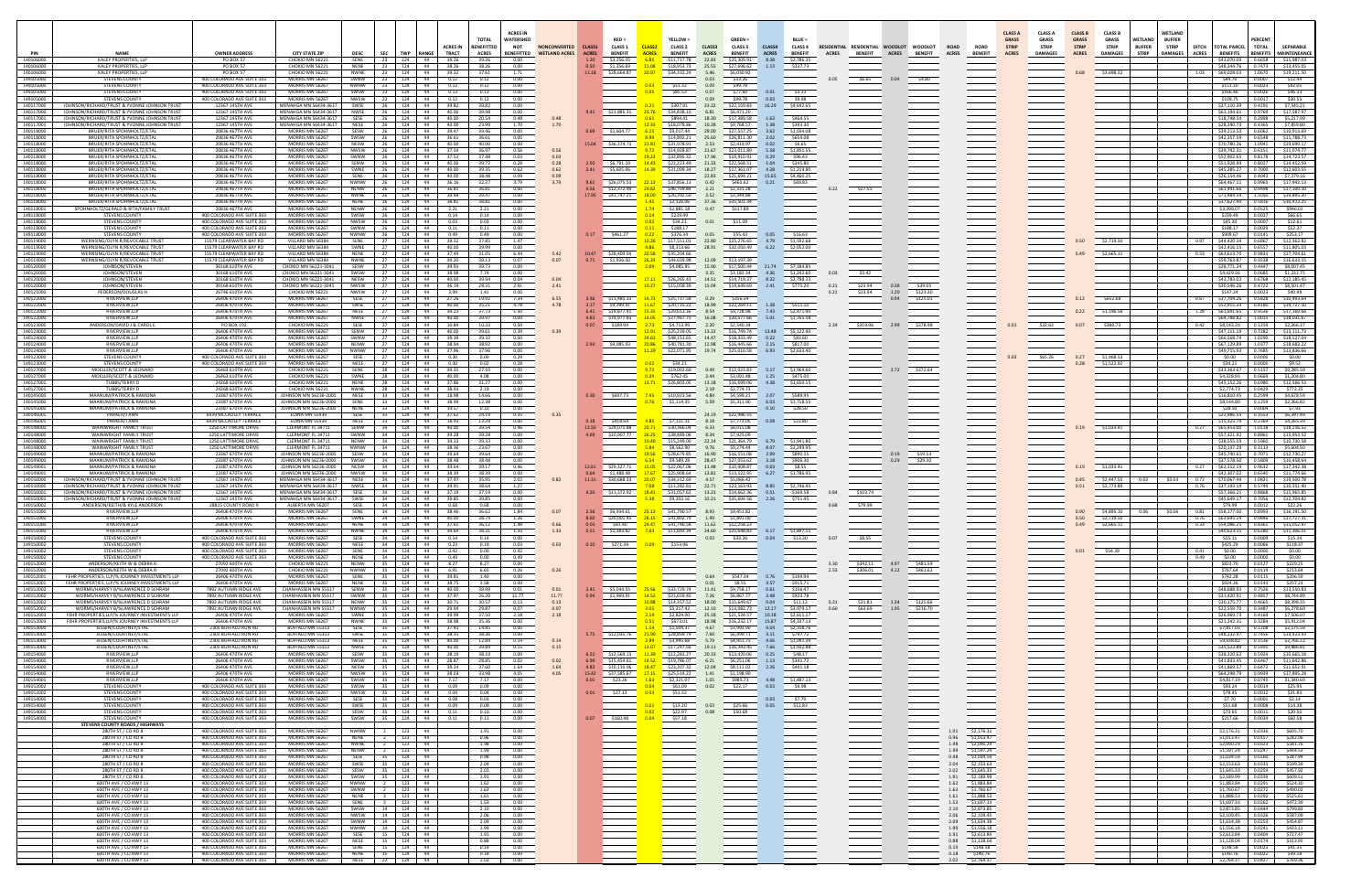| PIN | <b>NAME</b><br>600TH AVE / CO HWY 13                                    | <b>OWNER ADDRESS</b><br>400 COLORADO AVE SUITE 303                                     | <b>CITY STATE ZIP</b><br>MORRIS MN 56267              | <b>DESC</b><br>SENE                       | <b>SEC</b><br>TWP RANGE<br>124 44<br>22                                                                                                         | <b>ACRES IN</b><br><b>TRACT</b>  | <b>TOTAL</b><br><b>BENEFITTED</b><br><b>ACRES</b><br>2.01                         | <b>ACRES IN</b><br>WATERSHED<br><b>NOT</b><br><b>NONCONVERTED</b><br><b>BENEFITTED</b><br><b>WETLAND ACRES</b><br>0.00              | CLASS1<br><b>ACRES</b> | $RED =$<br><b>CLASS 1</b><br><b>BENEFIT</b> | YELLOW =<br>CLASS2<br><b>CLASS 2</b><br><b>ACRES</b><br><b>BENEFIT</b> | CLASS3<br><b>ACRES</b> | $GREEN =$<br><b>CLASS 3</b><br><b>BENEFIT</b> | CLASS4<br><b>ACRES</b> | <b>BLUE:</b><br><b>CLASS 4</b><br><b>BENEFIT</b> | RESIDENTIAL RESIDENTIAL WOODLOT<br><b>BENEFIT</b><br><b>ACRES</b> | <b>WOODLOT</b><br><b>BENEFIT</b><br><b>ACRES</b> | <b>ROAD</b><br><b>ROAD</b><br><b>ACRES</b><br><b>BENEFIT</b><br>2.01<br>\$2,750.69                                                                                                                                                             | <b>CLASS A</b><br><b>GRASS</b><br><b>STRIP</b><br><b>ACRES</b> | <b>CLASS A</b><br><b>GRASS</b><br><b>STRIP</b><br><b>DAMAGES</b> | <b>CLASS B</b><br><b>GRASS</b><br><b>STRIP</b><br><b>ACRES</b> | <b>CLASS B</b><br><b>GRASS</b><br><b>STRIP</b><br><b>DAMAGES</b> | WETLAND<br><b>BUFFER</b><br><b>STRIP</b> | <b>WETLAND</b><br><b>BUFFER</b><br><b>STRIP</b><br><b>DAMAGES</b> | DITCH TOTAL PARCEL TOTAL<br><b>ACRES</b><br><b>BENEFITS</b><br>\$2,750.69 | <b>PERCENT</b><br>0.0425   | <b>SEPARABLE</b><br>BENEFITS MAINTENEANCE<br>\$765.56 |
|-----|-------------------------------------------------------------------------|----------------------------------------------------------------------------------------|-------------------------------------------------------|-------------------------------------------|-------------------------------------------------------------------------------------------------------------------------------------------------|----------------------------------|-----------------------------------------------------------------------------------|-------------------------------------------------------------------------------------------------------------------------------------|------------------------|---------------------------------------------|------------------------------------------------------------------------|------------------------|-----------------------------------------------|------------------------|--------------------------------------------------|-------------------------------------------------------------------|--------------------------------------------------|------------------------------------------------------------------------------------------------------------------------------------------------------------------------------------------------------------------------------------------------|----------------------------------------------------------------|------------------------------------------------------------------|----------------------------------------------------------------|------------------------------------------------------------------|------------------------------------------|-------------------------------------------------------------------|---------------------------------------------------------------------------|----------------------------|-------------------------------------------------------|
|     | 600TH AVE / CO HWY 1<br>600TH AVE / CO HWY 1                            | 400 COLORADO AVE SUITE 303<br>400 COLORADO AVE SUITE 303                               | MORRIS MN 56267<br>MORRIS MN 56267                    | <b>NENE</b><br>SESE                       | 22 124 44<br>22 124 44                                                                                                                          |                                  | 2.01<br>2.01                                                                      | 0.00<br>0.00                                                                                                                        |                        |                                             |                                                                        |                        |                                               |                        |                                                  |                                                                   |                                                  | 2.01<br>\$2,750.69<br>2.01<br>\$2,750.69                                                                                                                                                                                                       |                                                                |                                                                  |                                                                |                                                                  |                                          |                                                                   | \$2,750.69<br>\$2,750.69                                                  | 0.0425<br>0.0425           | \$765.56<br>\$765.56                                  |
|     | 600TH AVE / CO HWY 13<br>600TH AVE / CO HWY 13<br>600TH AVE / CO HWY 13 | 400 COLORADO AVE SUITE 303<br>400 COLORADO AVE SUITE 303<br>400 COLORADO AVE SUITE 303 | MORRIS MN 56267<br>MORRIS MN 56267<br>MORRIS MN 56267 | SWNW                                      | 23   124   44<br>NWNW 23 124 44<br>SWSW 23 124 44                                                                                               |                                  | 2.01<br>2.01<br>2.01                                                              | 0.00<br>0.00<br>0.00                                                                                                                |                        |                                             |                                                                        |                        |                                               |                        |                                                  |                                                                   |                                                  | 2.01<br>\$2,750.69<br>2.01<br>\$2,750.69<br>2.01<br>\$2,750.69                                                                                                                                                                                 |                                                                |                                                                  |                                                                |                                                                  |                                          |                                                                   | \$2,750.69<br>\$2,750.69<br>\$2,750.69                                    | 0.0425<br>0.0425<br>0.0425 | \$765.56<br>\$765.56<br>\$765.56                      |
|     | 600TH AVE / CO HWY 13<br>600TH AVE / CO HWY 13                          | 400 COLORADO AVE SUITE 303<br>400 COLORADO AVE SUITE 303                               | MORRIS MN 56267<br>MORRIS MN 56267                    | <b>NWSW</b><br>SWSW                       | 124 44<br>23<br>124 44<br>26                                                                                                                    |                                  | 2.01<br>2.59                                                                      | 0.00<br>0.00                                                                                                                        |                        |                                             |                                                                        |                        |                                               |                        |                                                  |                                                                   |                                                  | 2.01<br>\$2,750.69<br>2.59<br>\$3,544.42                                                                                                                                                                                                       |                                                                |                                                                  |                                                                |                                                                  |                                          |                                                                   | \$2,750.69<br>\$3,544.42                                                  | 0.0425<br>0.0548           | \$765.56<br>\$986.46                                  |
|     | 600TH AVE / CO HWY 13<br>600TH AVE / CO HWY 13                          | 400 COLORADO AVE SUITE 303<br>400 COLORADO AVE SUITE 303                               | MORRIS MN 56267<br>MORRIS MN 56267                    | NWSW<br>SWNW                              | 124 44<br>26<br>124 44<br>26                                                                                                                    |                                  | 2.71<br>2.64                                                                      | 0.00<br>0.00                                                                                                                        |                        |                                             |                                                                        |                        |                                               |                        |                                                  |                                                                   |                                                  | 2.71<br>\$3,708.64<br>2.64<br>\$3,612.84                                                                                                                                                                                                       |                                                                |                                                                  |                                                                |                                                                  |                                          |                                                                   | \$3,708.64<br>\$3,612.84                                                  | 0.0573<br>0.0558           | \$1,032.17<br>\$1,005.51                              |
|     | 600TH AVE / CO HWY 13<br>600TH AVE / CO HWY 13<br>600TH AVE / CO HWY 1  | 400 COLORADO AVE SUITE 303<br>400 COLORADO AVE SUITE 303<br>400 COLORADO AVE SUITE 303 | MORRIS MN 56267<br>MORRIS MN 56267<br>MORRIS MN 56267 | <b>NWNW</b><br>SESE<br>NESE               | 124 44<br>26<br>27<br>124 44<br>27<br>124 44                                                                                                    |                                  | 2.22<br>1.42<br>1.30                                                              | 0.00<br>0.00<br>0.00                                                                                                                |                        |                                             |                                                                        |                        |                                               |                        |                                                  |                                                                   |                                                  | 2.22<br>\$3,038.07<br>1.42<br>\$1,943.27<br>1.30<br>\$1,779.05                                                                                                                                                                                 |                                                                |                                                                  |                                                                |                                                                  |                                          |                                                                   | \$3,038.07<br>\$1,943.27<br>\$1,779.05                                    | 0.0470<br>0.0300<br>0.0275 | \$845.54<br>\$540.84<br>\$495.14                      |
|     | 600TH AVE / CO HWY 1<br>600TH AVE / CO HWY 1                            | 400 COLORADO AVE SUITE 303<br>400 COLORADO AVE SUITE 303                               | MORRIS MN 56267<br>MORRIS MN 56267                    | SENE<br><b>NENE</b>                       | 27 124 44<br>27<br>124 44                                                                                                                       |                                  | 1.37<br>1.79                                                                      | 0.00<br>0.00                                                                                                                        |                        |                                             |                                                                        |                        |                                               |                        |                                                  |                                                                   |                                                  | 1.37<br>\$1,874.85<br>1.79<br>\$2,449.62                                                                                                                                                                                                       |                                                                |                                                                  |                                                                |                                                                  |                                          |                                                                   | \$1,874.85   0.0290<br>\$2,449.62                                         | 0.0379                     | \$521.80<br>\$681.76                                  |
|     | 600TH AVE / CO HWY 1<br>600TH AVE / CO HWY 13                           | 400 COLORADO AVE SUITE 303<br>400 COLORADO AVE SUITE 303                               | MORRIS MN 56267<br>MORRIS MN 56267                    |                                           | SESE 34 124 44<br>NESE 34 124 44                                                                                                                |                                  | 1.97<br>1.89                                                                      | 0.00<br>0.00                                                                                                                        |                        |                                             |                                                                        |                        |                                               |                        |                                                  |                                                                   |                                                  | 1.97<br>\$2,574.74<br>1.89<br>\$2,583.34                                                                                                                                                                                                       |                                                                |                                                                  |                                                                |                                                                  |                                          |                                                                   | \$2,574.74 0.0398<br>\$2,583.34 0.0399                                    |                            | \$716.59<br>\$718.98                                  |
|     | 600TH AVE / CO HWY 13<br>600TH AVE / CO HWY 13<br>600TH AVE / CO HWY 13 | 400 COLORADO AVE SUITE 303<br>400 COLORADO AVE SUITE 303<br>400 COLORADO AVE SUITE 303 | MORRIS MN 56267<br>MORRIS MN 56267<br>MORRIS MN 56267 | SENE<br><b>NENE</b><br>SWSW               | 34 124 44<br>34 124 44<br>124 44<br>35                                                                                                          |                                  | 1.73<br>1.63<br>2.02                                                              | 0.00<br>0.00<br>0.00                                                                                                                |                        |                                             |                                                                        |                        |                                               |                        |                                                  |                                                                   |                                                  | 1.73<br>\$2,354.99<br>1.63<br>\$2,230.66<br>2.02<br>\$2,619.70                                                                                                                                                                                 |                                                                |                                                                  |                                                                |                                                                  |                                          |                                                                   | \$2,354.99<br>\$2,230.66<br>\$2,619.70                                    | 0.0364<br>0.0345<br>0.0405 | \$655.43<br>\$620.82<br>\$729.10                      |
|     | 600TH AVE / CO HWY 13<br>600TH AVE / CO HWY 13                          | 400 COLORADO AVE SUITE 303<br>400 COLORADO AVE SUITE 303                               | MORRIS MN 56267<br>MORRIS MN 56267                    | <b>NWSW</b><br>SWNW                       | 124 44<br>35<br>124 44<br>- 35                                                                                                                  |                                  | 2.11<br>2.30                                                                      | 0.00<br>0.00                                                                                                                        |                        |                                             |                                                                        |                        |                                               |                        |                                                  |                                                                   |                                                  | 2.11<br>\$2,881.28<br>2.30<br>\$2,684.61                                                                                                                                                                                                       |                                                                |                                                                  |                                                                |                                                                  |                                          |                                                                   | \$2,881.28<br>\$2,684.61                                                  | 0.0445<br>0.0415           | \$801.90<br>\$747.16                                  |
|     | 600TH AVE / CO HWY 13<br>260TH ST / CO RD 66                            | 400 COLORADO AVE SUITE 303<br>400 COLORADO AVE SUITE 303                               | MORRIS MN 56267<br>MORRIS MN 56267<br>MORRIS MN 56267 | NWNW<br>SESE<br><b>SESE</b>               | 124 44<br>124 44<br>22                                                                                                                          |                                  | 2.40<br>1.17<br>1.48                                                              | 0.00<br>0.00                                                                                                                        |                        |                                             |                                                                        |                        |                                               |                        |                                                  |                                                                   |                                                  | 2.40<br>\$3,284.40<br>1.17<br>\$1,829.88<br>1.48                                                                                                                                                                                               |                                                                |                                                                  |                                                                |                                                                  |                                          |                                                                   | \$3,284.40<br>\$1,829.88                                                  | 0.0508<br>0.0283           | \$914.10<br>\$509.28                                  |
|     | 260TH ST / CO RD 66<br>260TH ST / CO RD 66<br>260TH ST / CO RD 66       | 400 COLORADO AVE SUITE 303<br>400 COLORADO AVE SUITE 303<br>400 COLORADO AVE SUITE 303 | MORRIS MN 56267<br>MORRIS MN 56267                    | SWSE<br>SESW                              | 124 44<br>22<br>124 44<br>22 124 44                                                                                                             |                                  | 1.56<br>1.54                                                                      | 0.00<br>0.00<br>0.00                                                                                                                |                        |                                             |                                                                        |                        |                                               |                        |                                                  |                                                                   |                                                  | \$2,025.38<br>1.56<br>\$2,050.80<br>1.54<br>\$1,927.63                                                                                                                                                                                         |                                                                |                                                                  |                                                                |                                                                  |                                          |                                                                   | \$2,025.38 0.0313<br>\$2,050.80<br>\$1,927.63                             | 0.0317<br>0.0298           | \$563.69<br>\$570.77<br>\$536.49                      |
|     | 260TH ST / CO RD 66<br>260TH ST / CO RD 66                              | 400 COLORADO AVE SUITE 303<br>400 COLORADO AVE SUITE 303                               | MORRIS MN 56267<br>MORRIS MN 56267                    | SWSW                                      | 22 124 44<br>SWSW 23 124 44                                                                                                                     |                                  | 1.53<br>1.45                                                                      | 0.00<br>0.00                                                                                                                        |                        |                                             |                                                                        |                        |                                               |                        |                                                  |                                                                   |                                                  | 1.53<br>\$2,392.92<br>1.45<br>\$1,984.33                                                                                                                                                                                                       |                                                                |                                                                  |                                                                |                                                                  |                                          |                                                                   | \$2,392.92<br>\$1,984.33                                                  | 0.0370<br>0.0307           | \$665.98<br>\$552.27                                  |
|     | 260TH ST / CO RD 66<br>260TH ST / CO RD 66<br>260TH ST / CO RD 66       | 400 COLORADO AVE SUITE 303<br>400 COLORADO AVE SUITE 303<br>400 COLORADO AVE SUITE 303 | MORRIS MN 56267<br>MORRIS MN 56267<br>MORRIS MN 56267 | SWSE<br>SESE                              | SESW 23 124 44<br>$23 \mid 124 \mid 44$<br>124 44<br>23                                                                                         |                                  | 1.53<br>1.53<br>1.53                                                              | 0.00<br>0.00<br>0.00                                                                                                                |                        |                                             |                                                                        |                        |                                               |                        |                                                  |                                                                   |                                                  | 1.53<br>\$1,962.82<br>1.53<br>\$1,810.33<br>1.53<br>\$2,052.75                                                                                                                                                                                 |                                                                |                                                                  |                                                                |                                                                  |                                          |                                                                   | \$1,962.82<br>\$1,810.33<br>\$2,052.75                                    | 0.0303<br>0.0280<br>0.0317 | \$546.28<br>\$503.84<br>\$571.31                      |
|     | 260TH ST / CO RD 66<br>260TH ST / CO RD 66                              | 400 COLORADO AVE SUITE 303<br>400 COLORADO AVE SUITE 303                               | MORRIS MN 56267<br>MORRIS MN 56267                    | <b>NWNW</b><br><b>NENW</b>                | 124 44<br>26<br>124 44<br>- 26                                                                                                                  |                                  | 1.44<br>1.51                                                                      | 0.00<br>0.00                                                                                                                        |                        |                                             |                                                                        |                        |                                               |                        |                                                  |                                                                   |                                                  | 1.44<br>\$1,970.64<br>1.51<br>\$1,868.98                                                                                                                                                                                                       |                                                                |                                                                  |                                                                |                                                                  |                                          |                                                                   | \$1,970.64<br>\$1,868.98                                                  | 0.0305<br>0.0289           | \$548.46<br>\$520.16                                  |
|     | 260TH ST / CO RD 66<br>260TH ST / CO RD 66<br>260TH ST / CO RD 66       | 400 COLORADO AVE SUITE 303<br>400 COLORADO AVE SUITE 303<br>400 COLORADO AVE SUITE 303 | MORRIS MN 56267<br>MORRIS MN 56267<br>MORRIS MN 56267 | NWNE<br>NENE                              | 124<br>$124$ $44$<br>124 44                                                                                                                     | $-44$                            | 1.52<br>1.52<br>1.44                                                              | 0.00<br>0.00<br>0.00                                                                                                                |                        |                                             |                                                                        |                        |                                               |                        |                                                  |                                                                   |                                                  | 1.52<br>\$1,782.96<br>1.52<br>\$1,782.96<br>\$1,970.64                                                                                                                                                                                         |                                                                |                                                                  |                                                                |                                                                  |                                          |                                                                   | \$1,782.96<br>\$1,782.96                                                  | 0.0276<br>0.0276           | \$496.22<br>\$496.22<br>\$548.46                      |
|     | 260TH ST / CO RD 66<br>260TH ST / CO RD 66                              | 400 COLORADO AVE SUITE 303<br>400 COLORADO AVE SUITE 303                               | MORRIS MN 56267<br>MORRIS MN 56267                    | NENE<br>NWNE <sub>27</sub><br><b>NENW</b> | 124 44<br>27 124 44                                                                                                                             |                                  | 1.52<br>1.52                                                                      | 0.00<br>0.00                                                                                                                        |                        |                                             |                                                                        |                        |                                               |                        |                                                  |                                                                   |                                                  | 1.44<br>1.52<br>\$1,984.33<br>\$2,357.73<br>1.52                                                                                                                                                                                               |                                                                |                                                                  |                                                                |                                                                  |                                          |                                                                   | \$1,970.64<br>\$1,984.33<br>\$2,357.73 0.0364                             | 0.0305<br>0.0307           | \$552.27<br>\$656.19                                  |
|     | 260TH ST / CO RD 66<br>260TH ST / CO RD 66                              | 400 COLORADO AVE SUITE 303<br>400 COLORADO AVE SUITE 303                               | MORRIS MN 56267<br>MORRIS MN 56267                    | NWNW 27                                   | 124 44<br>NENE 28 124 44                                                                                                                        |                                  | 1.53<br>0.98                                                                      | 0.00<br>0.00                                                                                                                        |                        |                                             |                                                                        |                        |                                               |                        |                                                  |                                                                   |                                                  | 1.53<br>\$2,392.92<br>0.98<br>\$1,532.72                                                                                                                                                                                                       |                                                                |                                                                  |                                                                |                                                                  |                                          |                                                                   | \$2,392.92<br>\$1,532.72 0.0237                                           | 0.0370                     | \$665.98<br>\$426.58                                  |
|     | <b>BAKER TWP ROADS</b><br>240TH ST<br>240TH ST                          | 27092 600TH AVE<br>27092 600TH AVE                                                     | CHOKIO MN 56221<br>CHOKIO MN 56221                    | SWSW                                      | SESE 11 124 44<br>124 44<br>$\begin{array}{ccc} \end{array}$ 11 $\end{array}$                                                                   |                                  | 0.98<br>0.82                                                                      | 0.00<br>0.00                                                                                                                        |                        |                                             |                                                                        |                        |                                               |                        |                                                  |                                                                   |                                                  | \$1,083.07<br>0.98<br>0.82<br>\$641.24                                                                                                                                                                                                         |                                                                |                                                                  |                                                                |                                                                  |                                          |                                                                   | \$1,083.07   0.0167<br>\$641.24                                           | 0.0099                     | \$301.43<br>\$178.47                                  |
|     | 240TH ST<br>240TH ST                                                    | 27092 600TH AVE<br>27092 600TH AVE                                                     | CHOKIO MN 56221<br>CHOKIO MN 56221                    | SESW<br>SWSE                              | 124 44<br>11<br>124 44<br>11                                                                                                                    |                                  | 0.97<br>0.95                                                                      | 0.00<br>0.00                                                                                                                        |                        |                                             |                                                                        |                        |                                               |                        |                                                  |                                                                   |                                                  | 0.97<br>\$758.54<br>0.95<br>\$742.90                                                                                                                                                                                                           |                                                                |                                                                  |                                                                |                                                                  |                                          |                                                                   | \$758.54<br>\$742.90                                                      | 0.0117<br>0.0115           | \$211.11<br>\$206.76                                  |
|     | 240TH ST<br>240TH ST<br>240TH ST                                        | 27092 600TH AVE<br>27092 600TH AVE<br>27092 600TH AVE                                  | CHOKIO MN 56221<br>CHOKIO MN 56221<br>CHOKIO MN 56221 | SWSE<br>SESW<br>SWSW                      | 124<br>124<br>12                                                                                                                                | $\frac{44}{3}$<br>$\frac{44}{3}$ | 1.01<br>1.01<br>0.98                                                              | 0.00<br>0.00<br>0.00                                                                                                                |                        |                                             |                                                                        |                        |                                               |                        |                                                  |                                                                   |                                                  | 1.01<br>\$1,307.90<br>1.01<br>\$1,382.19                                                                                                                                                                                                       |                                                                |                                                                  |                                                                |                                                                  |                                          |                                                                   | \$1,307.90<br>\$1,382.19<br>\$1,341.13                                    | 0.0202<br>0.0214<br>0.0207 | \$364.01<br>\$384.68                                  |
|     | <b>240TH ST</b><br>240TH ST                                             | 27092 600TH AVE<br>27092 600TH AVE                                                     | CHOKIO MN 56221<br>CHOKIO MN 56221                    | SESE 12<br>NWNE                           | 124 44<br>124 44<br>13<br>124 44                                                                                                                |                                  | 0.03<br>0.77                                                                      | 0.00<br>0.00                                                                                                                        |                        |                                             |                                                                        |                        |                                               |                        |                                                  |                                                                   |                                                  | 0.98<br>\$1,341.13<br>0.03<br>\$41.06<br>0.77<br>\$932.54                                                                                                                                                                                      |                                                                |                                                                  |                                                                |                                                                  |                                          |                                                                   | \$41.06<br>\$932.54                                                       | 0.0006<br>0.0144           | \$373.26<br>\$11.43<br>\$259.54                       |
|     | 240TH ST<br>240TH ST                                                    | 27092 600TH AVE<br>27092 600TH AVE                                                     | CHOKIO MN 56221<br>CHOKIO MN 56221                    | <b>NFNW</b><br>NWNW                       | 13 124 44<br>13   124   44                                                                                                                      |                                  | 1.02<br>1.00                                                                      | 0.00<br>0.00                                                                                                                        |                        |                                             |                                                                        |                        |                                               |                        |                                                  |                                                                   |                                                  | 1.02<br>\$1,395.87<br>1.00<br>\$1,368.50                                                                                                                                                                                                       |                                                                |                                                                  |                                                                |                                                                  |                                          |                                                                   | \$1,395.87<br>\$1,368.50                                                  | 0.0216<br>0.0212           | \$388.49<br>\$380.87                                  |
|     | 240TH ST<br>240TH ST<br>240TH ST                                        | 27092 600TH AVE<br>27092 600TH AVE<br>27092 600TH AVE                                  | CHOKIO MN 56221<br>CHOKIO MN 56221<br>CHOKIO MN 56221 |                                           | NENE 14 124 44<br>NWNW 14 124 44<br>NENW   14   124   44                                                                                        |                                  | 0.98<br>0.93<br>1.03                                                              | 0.00<br>0.00<br>0.00                                                                                                                |                        |                                             |                                                                        |                        |                                               |                        |                                                  |                                                                   |                                                  | 0.98<br>\$1,282.48<br>\$727.26<br>0.93<br>1.03<br>\$805.46                                                                                                                                                                                     |                                                                |                                                                  |                                                                |                                                                  |                                          |                                                                   | \$1,282.48<br>\$727.26<br>\$805.46                                        | 0.0198<br>0.0112<br>0.0125 | \$356.93<br>\$202.41<br>\$224.17                      |
|     | 240TH ST<br>250TH ST                                                    | 27092 600TH AVE<br>27092 600TH AVE                                                     | CHOKIO MN 56221<br>CHOKIO MN 56221                    | <b>NWNE</b><br>SWSW                       | 124 44<br>14<br>124 44<br><b>13</b>                                                                                                             |                                  | 1.05<br>0.45                                                                      | 0.00<br>0.00                                                                                                                        |                        |                                             |                                                                        |                        |                                               |                        |                                                  |                                                                   |                                                  | 1.05<br>\$821.10<br>0.45<br>\$527.85                                                                                                                                                                                                           |                                                                |                                                                  |                                                                |                                                                  |                                          |                                                                   | \$821.10<br>\$527.85                                                      | 0.0127<br>0.0082           | \$228.52<br>\$146.91                                  |
|     | 250TH ST<br>250TH ST                                                    | 27092 600TH AVE<br>27092 600TH AVE                                                     | CHOKIO MN 56221<br>CHOKIO MN 56221                    | SWSW<br>SESW                              | 124 44<br>14<br>124 44                                                                                                                          |                                  | 0.95<br>1.01                                                                      | 0.00<br>0.00                                                                                                                        |                        |                                             |                                                                        |                        |                                               |                        |                                                  |                                                                   |                                                  | 0.95<br>\$1,300.08<br>\$1,382.19<br>1.01                                                                                                                                                                                                       |                                                                |                                                                  |                                                                |                                                                  |                                          |                                                                   | \$1,300.08<br>\$1,382.19                                                  | 0.0201<br>0.0214           | \$361.83<br>\$384.68                                  |
|     | 250TH ST<br>250TH ST<br>250TH ST                                        | 27092 600TH AVE<br>27092 600TH AVE<br>27092 600TH AVE                                  | CHOKIO MN 56221<br>CHOKIO MN 56221<br>CHOKIO MN 56221 | SWSE<br><b>SESE</b><br>SESE 15            | 14<br>124 44<br>14<br>124 44<br>124 44                                                                                                          |                                  | 1.01<br>0.98<br>0.97                                                              | 0.00<br>0.00<br>0.00                                                                                                                |                        |                                             |                                                                        |                        |                                               |                        |                                                  |                                                                   |                                                  | 1.01<br>\$1,382.19<br>0.98<br>\$1,276.62<br>0.97<br>\$1,327.45                                                                                                                                                                                 |                                                                |                                                                  |                                                                |                                                                  |                                          |                                                                   | \$1,382.19<br>\$1,276.62<br>\$1,327.45                                    | 0.0214<br>0.0197<br>0.0205 | \$384.68<br>\$355.30<br>\$369.45                      |
|     | 250TH ST<br>250TH ST                                                    | 27092 600TH AVE<br>27092 600TH AVE                                                     | CHOKIO MN 56221<br>CHOKIO MN 56221                    | SWSE<br><b>NENE</b>                       | 15<br>124 44<br>124 44<br>22                                                                                                                    |                                  | 0.45<br>0.97                                                                      | 0.00<br>0.00                                                                                                                        |                        |                                             |                                                                        |                        |                                               |                        |                                                  |                                                                   |                                                  | 0.45<br>\$615.83<br>0.97<br>\$1,327.45                                                                                                                                                                                                         |                                                                |                                                                  |                                                                |                                                                  |                                          |                                                                   | \$615.83<br>\$1,327.45                                                    | 0.0095<br>0.0205           | \$171.39<br>\$369.45                                  |
|     | 250TH ST<br>250TH ST<br>250TH ST                                        | 27092 600TH AVE<br>27092 600TH AVE<br>27092 600TH AVE                                  | CHOKIO MN 56221<br>CHOKIO MN 56221<br>CHOKIO MN 56221 | <b>NWNE</b><br>NENE 23                    | 124 44<br>22<br>124 44<br>NWNE 23 124 44                                                                                                        |                                  | 0.67<br>0.99<br>1.01                                                              | 0.00<br>0.00<br>0.00                                                                                                                |                        |                                             |                                                                        |                        |                                               |                        |                                                  |                                                                   |                                                  | 0.67<br>\$916.90<br>0.99<br>\$1,284.44<br>1.01<br>\$1,382.19                                                                                                                                                                                   |                                                                |                                                                  |                                                                |                                                                  |                                          |                                                                   | \$916.90<br>\$1,284.44 0.0199<br>\$1,382.19 0.0214                        | 0.0142                     | \$255.19<br>\$357.48<br>\$384.68                      |
|     | 250TH ST<br>250TH ST                                                    | 27092 600TH AVE<br>27092 600TH AVE                                                     | CHOKIO MN 56221<br>CHOKIO MN 56221                    | <b>NENW</b><br><b>NWNW</b>                | 124 44<br>23<br>124 44<br>23                                                                                                                    |                                  | 1.01<br>0.96                                                                      | 0.00<br>0.00                                                                                                                        |                        |                                             |                                                                        |                        |                                               |                        |                                                  |                                                                   |                                                  | 1.01<br>\$1,382.19<br>0.96<br>\$1,313.76                                                                                                                                                                                                       |                                                                |                                                                  |                                                                |                                                                  |                                          |                                                                   | \$1,382.19<br>\$1,313,76                                                  | 0.0214<br>0.0203           | \$384.68<br>\$365.64                                  |
|     | 250TH ST                                                                | 27092 600TH AVE<br>UYZ 600TH AV                                                        | CHOKIO MN 56221<br>JKIU MN 562                        | NWNW                                      | 124 44<br>24                                                                                                                                    |                                  | 0.02                                                                              | 0.00                                                                                                                                |                        |                                             |                                                                        |                        |                                               |                        |                                                  |                                                                   |                                                  | 0.02<br>\$23.46                                                                                                                                                                                                                                |                                                                |                                                                  |                                                                |                                                                  |                                          |                                                                   | \$23.46                                                                   | 0.0004                     | \$6.53                                                |
|     | 270TH ST<br>270TH ST<br>270TH ST                                        | 27092 600TH AVE<br>27092 600TH AVE<br>27092 600TH AVE                                  | CHOKIO MN 56221<br>CHOKIO MN 56221<br>CHOKIO MN 56221 | SWSE<br>SESW<br>SWSW                      | $124 - 44$<br>26<br>26<br>$124$ 44<br>26 124 44                                                                                                 |                                  | 0.99<br>0.96<br>0.91                                                              | $\frac{0.00}{0.00}$<br>0.00                                                                                                         |                        |                                             |                                                                        |                        |                                               |                        |                                                  |                                                                   |                                                  | $0.04$<br>0.99<br>0.96<br>0.91<br>0.98<br>$\frac{$46.92}{$1,161.27}$<br>$\frac{$1,161.27}{$1,126.08}$<br>\$1,219.92                                                                                                                            |                                                                |                                                                  |                                                                |                                                                  |                                          |                                                                   | \$1,161.27<br>\$1,126.08<br>\$1,219.92                                    | 0.0180<br>0.0174<br>0.0189 | \$323.20<br>\$313.40<br>\$339.52                      |
|     | 270TH ST<br>270TH ST                                                    | 27092 600TH AVE<br>27092 600TH AVE                                                     | CHOKIO MN 56221<br>CHOKIO MN 56221                    | SESE<br>SWSE                              | 27<br>124 44<br>27   124   44                                                                                                                   |                                  | 0.98<br>1.01                                                                      | $\frac{0.00}{0.00}$                                                                                                                 |                        |                                             |                                                                        |                        |                                               |                        |                                                  |                                                                   |                                                  | \$1,341.13<br>$1.01\,$<br>\$1,382.19                                                                                                                                                                                                           |                                                                |                                                                  |                                                                |                                                                  |                                          |                                                                   | \$1,341.13<br>\$1,382.19                                                  | 0.0207<br>0.0214           | \$373.26<br>\$384.68                                  |
|     | 270TH ST<br>270TH ST<br>270TH ST                                        | 27092 600TH AVE<br>27092 600TH AVE<br>27092 600TH AVE                                  | CHOKIO MN 56221<br>CHOKIO MN 56221<br>CHOKIO MN 56221 | SESW<br><b>NENE</b>                       | 27 124 44<br>124 44<br>34<br>NWNE 34 124 44                                                                                                     |                                  | 0.98<br>0.98<br>1.01                                                              | 0.00<br>0.00<br>0.00                                                                                                                |                        |                                             |                                                                        |                        |                                               |                        |                                                  |                                                                   |                                                  | 0.98<br>0.98<br>\$1,255.11<br>\$1,341.13<br>1.01<br>\$1,382.19                                                                                                                                                                                 |                                                                |                                                                  |                                                                |                                                                  |                                          |                                                                   | \$1,255.11<br>\$1,341.13<br>\$1,382.19                                    | 0.0194<br>0.0207<br>0.0214 | \$349.32<br>\$373.26<br>\$384.68                      |
|     | 270TH ST<br>270TH ST                                                    | 27092 600TH AVE<br>27092 600TH AVE                                                     | CHOKIO MN 56221<br>CHOKIO MN 56221                    | <b>NENW</b><br><b>NENW</b>                | $\begin{array}{c ccccc}\n & 34 & 124 & 44 \\ \hline\n & 35 & 124 & 44\n\end{array}$                                                             |                                  |                                                                                   |                                                                                                                                     |                        |                                             |                                                                        |                        |                                               |                        |                                                  |                                                                   |                                                  | $0.98$<br>$1.04$<br>\$1,198.42<br>\$1,219.92                                                                                                                                                                                                   |                                                                |                                                                  |                                                                |                                                                  |                                          |                                                                   | \$1,198.42<br>\$1,219.92                                                  | 0.0185<br>0.0189           | \$333.54<br>\$339.52                                  |
|     | 270TH ST<br>270TH ST<br>270TH ST                                        | 27092 600TH AVE<br>27092 600TH AVE<br>27092 600TH AVE                                  | CHOKIO MN 56221<br>CHOKIO MN 56221<br>CHOKIO MN 56221 | <b>NWNW</b><br>NENE<br><b>NWNE</b>        | $\begin{array}{c cc} 124 & & 44 \\ 124 & & 44 \\ 124 & & 44 \end{array}$<br>35<br>$\frac{35}{35}$                                               |                                  | $\begin{array}{r} 0.98 \\ 1.04 \\ \hline 0.95 \\ 0.01 \\ \hline 0.85 \end{array}$ | $\begin{array}{r l}\n 0.00 \\  \hline\n 0.00 \\  \hline\n 0.00 \\  \hline\n 0.00 \\  \hline\n 0.00 \\  \hline\n 0.00\n \end{array}$ |                        |                                             |                                                                        |                        |                                               |                        |                                                  |                                                                   |                                                  | $\begin{array}{c} 0.95 \\ 0.01 \\ 0.85 \end{array}$                                                                                                                                                                                            |                                                                |                                                                  |                                                                |                                                                  |                                          |                                                                   | $$1,262.93$<br>$$11.73$<br>$$997.05$                                      | 0.0195<br>0.0002<br>0.0154 | \$351.49<br>\$3.26<br>\$277.49                        |
|     | 580TH AVE<br>580TH AVE                                                  | 27092 600TH AVE<br>27092 600TH AVE                                                     | CHOKIO MN 56221<br>CHOKIO MN 56221                    | <b>NESE</b><br>SENE                       | 124 44<br>12<br>12<br>124 44                                                                                                                    |                                  | 0.09<br>0.49                                                                      | 0.00<br>0.00                                                                                                                        |                        |                                             |                                                                        |                        |                                               |                        |                                                  |                                                                   |                                                  | 0.09<br>0.49                                                                                                                                                                                                                                   |                                                                |                                                                  |                                                                |                                                                  |                                          |                                                                   | \$123.17<br>\$670.57                                                      | 0.0019<br>0.0104           | \$34.28<br>\$186.63                                   |
|     | 580TH AVE<br>590TH AVE<br>590TH AVE                                     | 27092 600TH AVE<br>27092 600TH AVE                                                     | CHOKIO MN 56221<br>CHOKIO MN 56221                    | SESE<br>SESE                              | 12<br>124 44<br>124 44<br>11                                                                                                                    |                                  | 0.15<br>0.69                                                                      | 0.00<br>0.00<br>0.00                                                                                                                |                        |                                             |                                                                        |                        |                                               |                        |                                                  |                                                                   |                                                  | $\begin{array}{r} \hline 34,619,32 \\ \hline 51,762,93 \\ \hline 997.05 \\ \hline 123,17 \\ \hline 5670.57 \\ \hline 5205.28 \\ \hline 5944.27 \\ \hline 9985.32 \\ \hline \end{array}$<br>0.15<br>0.69                                        |                                                                |                                                                  |                                                                |                                                                  |                                          |                                                                   | \$205.28<br>\$944.27                                                      | 0.0032<br>0.0146           | \$57.13<br>\$262.80                                   |
|     | 590TH AVE<br>590TH AVE                                                  | 27092 600TH AVE<br>27092 600TH AVE<br>27092 600TH AVE                                  | CHOKIO MN 56221<br>CHOKIO MN 56221<br>CHOKIO MN 56221 | SWSW<br>SWSW<br><b>NWSW</b>               | 12   124   44<br>13 124 44<br>13 124 44                                                                                                         |                                  | 0.72<br>1.01<br>1.00                                                              | 0.00                                                                                                                                |                        |                                             |                                                                        |                        |                                               |                        |                                                  |                                                                   |                                                  | 0.72<br>$\begin{array}{r} \hline \text{3983.32} \\ \hline \text{51,184.73} \\ \hline \text{51,204.28} \\ \hline \text{51,313.76} \\ \hline \text{51,382.19} \\ \hline \text{51,184.73} \\ \hline \text{51,221.88} \end{array}$<br>1.01<br>1.00 |                                                                |                                                                  |                                                                |                                                                  |                                          |                                                                   | \$985.32<br>\$1,184.73<br>\$1,204.28                                      | 0.0152<br>0.0183<br>0.0186 | \$274.23<br>\$329.73<br>\$335.17                      |
|     | 590TH AVE<br>590TH AVE                                                  | 27092 600TH AVE<br>27092 600TH AVE                                                     | CHOKIO MN 56221<br>CHOKIO MN 56221                    | NWNW                                      | SWNW 13 124 44<br>13 124 44                                                                                                                     |                                  | 0.96                                                                              | $\frac{0.00}{0.00}$                                                                                                                 |                        |                                             |                                                                        |                        |                                               |                        |                                                  |                                                                   |                                                  | $\begin{array}{c} 0.96 \\ 1.01 \end{array}$                                                                                                                                                                                                    |                                                                |                                                                  |                                                                |                                                                  |                                          |                                                                   | \$1,313.76<br>$$1,382.19$ 0.0214                                          | 0.0203                     | \$365.64<br>\$384.68                                  |
|     | 590TH AVE<br>590TH AVE<br>590TH AVE                                     | 27092 600TH AVE<br>27092 600TH AVE<br>27092 600TH AVE                                  | CHOKIO MN 56221<br>CHOKIO MN 56221<br>CHOKIO MN 56221 | SESE<br><b>NESE</b><br>SENE               | $\begin{array}{c cc} 124 & & 44 \\ \hline 124 & & 44 \end{array}$<br>14<br>$\begin{array}{c} 14 \\ 14 \end{array}$<br>124 44                    |                                  | $\begin{array}{c} 1.01 \\ 1.01 \\ 1.01 \end{array}$<br>1.05                       | $\begin{array}{c c}\n\hline\n0.00 \\ \hline\n0.00\n\end{array}$<br>0.00                                                             |                        |                                             |                                                                        |                        |                                               |                        |                                                  |                                                                   |                                                  | 1.01<br>$\begin{array}{c} 1.01 \\ 1.05 \end{array}$<br>\$1,436.93                                                                                                                                                                              |                                                                |                                                                  |                                                                |                                                                  |                                          |                                                                   | \$1,184.73<br>\$1,221.88<br>\$1,436.93                                    | 0.0183<br>0.0189<br>0.0222 | \$329.73<br>\$340.07<br>\$399.92                      |
|     | 590TH AVE<br>590TH AVE                                                  | 27092 600TH AVE<br>27092 600TH AVE                                                     | CHOKIO MN 56221<br>CHOKIO MN 56221                    | NENE<br><b>NESE</b>                       | 14<br>124 44<br>23 124 44                                                                                                                       |                                  | 1.01<br>1.00                                                                      | 0.00<br>0.00                                                                                                                        |                        |                                             |                                                                        |                        |                                               |                        |                                                  |                                                                   |                                                  | 1.01<br>\$1,382.19<br>1.00<br>\$1,368.50                                                                                                                                                                                                       |                                                                |                                                                  |                                                                |                                                                  |                                          |                                                                   | \$1,382.19<br>\$1,368.50                                                  | 0.0214<br>0.0212           | \$384.68<br>\$380.87                                  |
|     | 590TH AVE<br>590TH AVE<br>590TH AVE                                     | 27092 600TH AVE<br>27092 600TH AVE<br>27092 600TH AVE                                  | CHOKIO MN 56221<br>CHOKIO MN 56221<br>CHOKIO MN 56221 | SENE<br><b>NENE</b>                       | 23<br>124 44<br>124 44<br>23<br>124 44<br>23                                                                                                    |                                  | 1.00<br>1.00<br>0.85                                                              | 0.00<br>$\frac{0.00}{0.00}$                                                                                                         |                        |                                             |                                                                        |                        |                                               |                        |                                                  |                                                                   |                                                  | 1.00<br>\$1,368.50<br>1.00<br>\$1,290.30                                                                                                                                                                                                       |                                                                |                                                                  |                                                                |                                                                  |                                          |                                                                   | \$1,368.50<br>\$1,290.30<br>\$1,159.32                                    | 0.0212<br>0.0199<br>0.0179 | \$380.87<br>\$359.11                                  |
|     | 590TH AVE<br>590TH AVE                                                  | 27092 600TH AVE<br>27092 600TH AVE                                                     | CHOKIO MN 56221<br>CHOKIO MN 56221                    | SESE<br><b>NWNW</b><br><b>NWSW</b>        | 24 124 44<br>124 44<br>24                                                                                                                       |                                  | 0.33<br>0.10                                                                      | $\frac{0.00}{0.00}$                                                                                                                 |                        |                                             |                                                                        |                        |                                               |                        |                                                  |                                                                   |                                                  | \$1,159.32<br>\$410.55<br>\$136.85                                                                                                                                                                                                             |                                                                |                                                                  |                                                                |                                                                  |                                          |                                                                   | \$410.55<br>\$136.85                                                      | 0.0063<br>0.0021           | \$322.65<br>\$114.26<br>\$38.09                       |
|     | 590TH AVE<br>590TH AVE                                                  | 27092 600TH AVE<br>27092 600TH AVE                                                     | CHOKIO MN 56221<br>CHOKIO MN 56221                    | SWNW<br>SWNW                              | 24 124 44                                                                                                                                       |                                  | 0.25                                                                              | $\begin{array}{c}\n 0.00 \\  0.00 \\  0.00 \\  0.00 \\  0.00 \\  0.00\n\end{array}$                                                 |                        |                                             |                                                                        |                        |                                               |                        |                                                  |                                                                   |                                                  | 0.85<br>0.33<br>0.10<br>0.25<br>0.41<br>0.21<br>\$342.13                                                                                                                                                                                       |                                                                |                                                                  |                                                                |                                                                  |                                          |                                                                   | \$342.13<br>\$480.93 0.0074                                               | 0.0053                     | \$95.22<br>\$133.85                                   |
|     | 590TH AVE<br>590TH AVE<br>590TH AVE                                     | 27092 600TH AVE<br>27092 600TH AVE<br>27092 600TH AVE                                  | CHOKIO MN 56221<br>CHOKIO MN 56221<br>CHOKIO MN 56221 | <b>NWNW</b><br>SENE<br>NENE               | $\begin{tabular}{c cccccc} 25 & 124 & 44 \\ 25 & 124 & 44 \\ 26 & 124 & 44 \\ 26 & 124 & 44 \\ 26 & 124 & 44 \\ 21 & 124 & 44 \\ \end{tabular}$ |                                  | $0.41$<br>0.21<br>0.61<br>0.90                                                    |                                                                                                                                     |                        |                                             |                                                                        |                        |                                               |                        |                                                  |                                                                   |                                                  | $$480.93$<br>$$246.33$<br>$$715.53$<br>0.61<br>0.90<br>\$1,055.70                                                                                                                                                                              |                                                                |                                                                  |                                                                |                                                                  |                                          |                                                                   | \$246.33<br>\$715.53<br>\$1,055.70                                        | 0.0038<br>0.0111<br>0.0163 | \$68.56<br>\$199.14<br>\$293.82                       |
|     | 610TH AVE<br>610TH AVE                                                  | 27092 600TH AVE<br>27092 600TH AVE                                                     | CHOKIO MN 56221<br>CHOKIO MN 56221                    | SESE<br>SWSW 22                           | 124 44                                                                                                                                          |                                  | 0.93<br>0.87                                                                      | 0.00<br>0.00                                                                                                                        |                        |                                             |                                                                        |                        |                                               |                        |                                                  |                                                                   |                                                  | 0.93<br>\$1,403.69<br>0.87<br>\$1,302.03                                                                                                                                                                                                       |                                                                |                                                                  |                                                                |                                                                  |                                          |                                                                   | \$1,403.69<br>\$1,302.03                                                  | 0.0217<br>0.0201           | \$390.67<br>\$362.37                                  |
|     | 610TH AVE<br>610TH AVE                                                  | 27092 600TH AVE<br>27092 600TH AVE                                                     | CHOKIO MN 56221<br>CHOKIO MN 56221                    | <b>NWSW</b><br>SWNW                       | 27<br>124 44<br>27<br>124 44                                                                                                                    |                                  | 0.16<br>0.97                                                                      | 0.00<br>0.00                                                                                                                        |                        |                                             |                                                                        |                        |                                               |                        |                                                  |                                                                   |                                                  | \$187.68<br>0.16<br>\$1,517.08<br>0.97                                                                                                                                                                                                         |                                                                |                                                                  |                                                                |                                                                  |                                          |                                                                   | \$187.68<br>\$1,517.08                                                    | 0.0029<br>0.0235           | \$52.23<br>\$422.23                                   |
|     | 610TH AVE<br>610TH AVE<br>610TH AVE                                     | 27092 600TH AVE<br>27092 600TH AVE<br>27092 600TH AVE                                  | CHOKIO MN 56221<br>CHOKIO MN 56221<br>CHOKIO MN 56221 | <b>NWNW</b><br><b>NESE</b><br>SENE        | 124 44<br>27<br>28 124 44<br>28 124 44                                                                                                          |                                  | 0.97<br>0.04<br>0.64                                                              | 0.00<br>0.00<br>0.00                                                                                                                |                        |                                             |                                                                        |                        |                                               |                        |                                                  |                                                                   |                                                  | 0.97<br>\$1,517.08<br>0.04<br>\$46.92                                                                                                                                                                                                          |                                                                |                                                                  |                                                                |                                                                  |                                          |                                                                   | \$1,517.08<br>\$46.92<br>\$1,000.96                                       | 0.0235<br>0.0007<br>0.0155 | \$422.23<br>\$13.06<br>\$278.58                       |
|     | 610TH AVE<br>610TH AVE                                                  | 27092 600TH AVE<br>27092 600TH AVE                                                     | CHOKIO MN 56221<br>CHOKIO MN 56221                    | <b>NENE</b><br>SESE                       | 28 124 44<br>124 44<br>33                                                                                                                       |                                  | 0.96<br>1.06                                                                      |                                                                                                                                     |                        |                                             |                                                                        |                        |                                               |                        |                                                  |                                                                   |                                                  | $0.64$<br>0.64<br>0.96<br>1.06<br>0.98<br>1.00<br>0.11<br>0.89<br>$\frac{$1,000.96}{$1,493.62}$ $\frac{$1,493.62}{$1,243.38}$ $\frac{$1,149.54}{$1,149.54}$                                                                                    |                                                                |                                                                  |                                                                |                                                                  |                                          |                                                                   | \$1,493.62 0.0231<br>\$1,243.38                                           | 0.0192                     | \$415.70<br>\$346.05                                  |
|     | 610TH AVE<br>610TH AVE<br>610TH AVE                                     | 27092 600TH AVE<br>27092 600TH AVE<br>27092 600TH AVE                                  | CHOKIO MN 56221<br>CHOKIO MN 56221<br>CHOKIO MN 56221 | <b>NESE</b><br>SENE<br>NENE               | 33 124 44<br>$\begin{array}{c cc} 124 & & 44 \\ \hline 124 & & 44 \end{array}$<br>33<br>33                                                      |                                  | 0.98<br>1.00<br>0.11                                                              | $\begin{array}{r} 0.00 \\ \hline 0.00 \\ \hline 0.00 \\ \hline 0.00 \\ \hline 0.00 \\ \hline 0.00 \\ \hline \end{array}$            |                        |                                             |                                                                        |                        |                                               |                        |                                                  |                                                                   |                                                  | $$1,173.00$<br>$$129.03$                                                                                                                                                                                                                       |                                                                |                                                                  |                                                                |                                                                  |                                          |                                                                   | \$1,149.54 0.0178<br>\$1,173.00<br>\$129.03                               | 0.0181<br>0.0020           | \$319.93<br>\$326.46<br>\$35.91                       |
|     | 610TH AVE<br>610TH AVE                                                  | 27092 600TH AVE<br>27092 600TH AVE                                                     | CHOKIO MN 56221<br>CHOKIO MN 56221                    | SWSW<br>NWSW                              | 34<br>124 44<br>34<br>124 44                                                                                                                    |                                  | 0.89<br>0.98                                                                      | 0.00<br>0.00                                                                                                                        |                        |                                             |                                                                        |                        |                                               |                        |                                                  |                                                                   |                                                  | \$1,043.97<br>0.98<br>\$1,149.54                                                                                                                                                                                                               |                                                                |                                                                  |                                                                |                                                                  |                                          |                                                                   | \$1,043.97<br>\$1,149.54                                                  | 0.0161<br>0.0178           | \$290.55<br>\$319.93                                  |
|     | 610TH AVE<br>610TH AVE                                                  | 27092 600TH AVE<br>27092 600TH AVE                                                     | CHOKIO MN 56221<br>CHOKIO MN 56221                    | SWNW                                      | 34<br>124 44<br>NWNW 34 124 44                                                                                                                  |                                  | 1.00<br>$0.28$ 0.00                                                               | 0.00                                                                                                                                |                        |                                             |                                                                        |                        |                                               |                        |                                                  |                                                                   |                                                  | $1.00\,$<br>\$1,173.00<br>\$328.44<br>0.28                                                                                                                                                                                                     |                                                                |                                                                  |                                                                |                                                                  |                                          |                                                                   | \$1,173.00<br>\$328.44 0.0051                                             | 0.0181                     | \$326.46<br>\$91.41                                   |